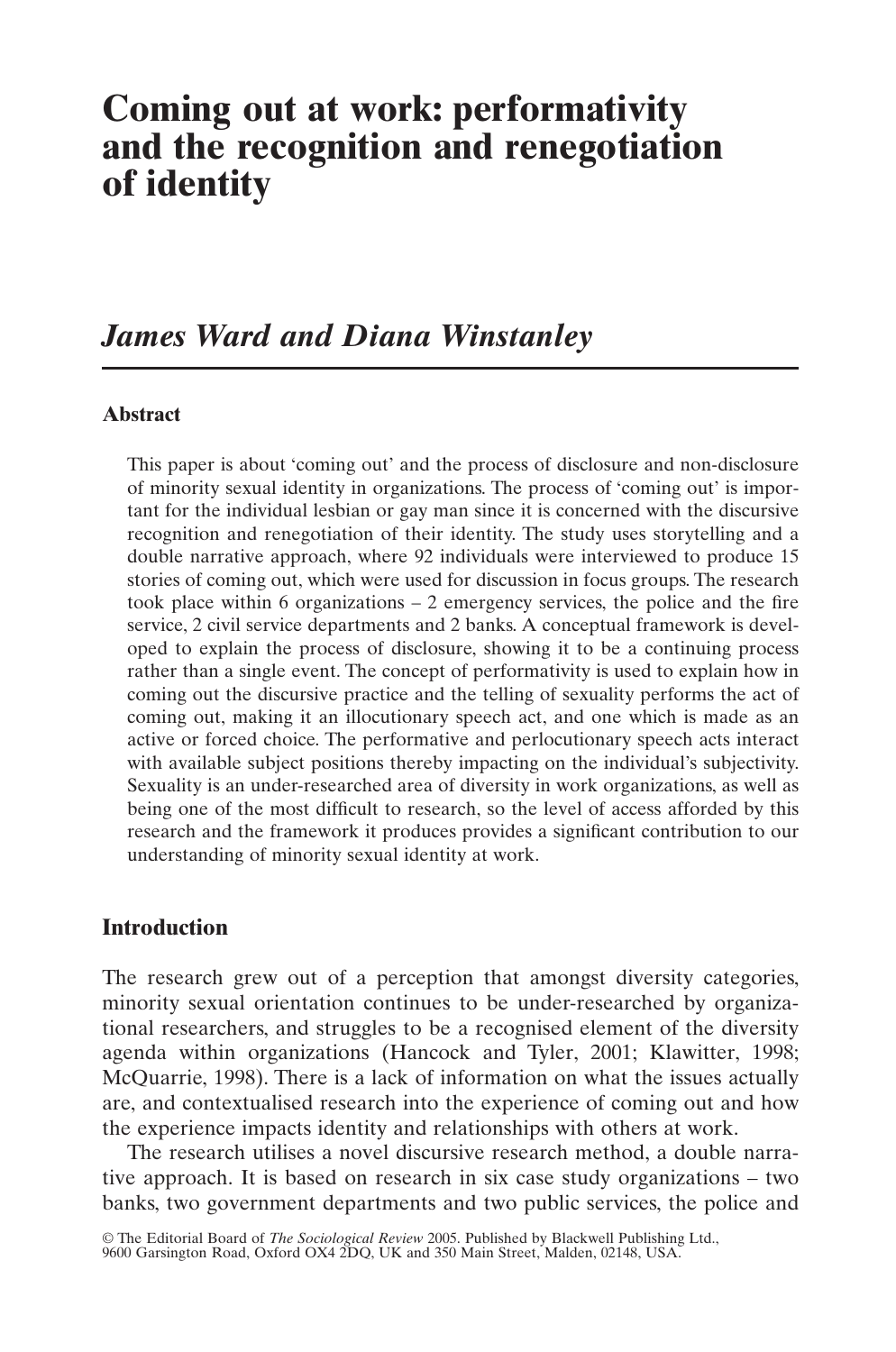the fire service. Each case study was conducted separately, and the first stage of the research involved individual interviews with between 10 and 25 gay, lesbian and bisexual people in each organization, where they were encouraged to tell stories about their experiences and how these have impacted their identity. The stories were then taken to focus groups in the same organization, to discuss, consider and debate. Although the individuals were invited to tell stories of their experience in general, the experience of 'coming out' quickly became the focus in the stories of many of the individual respondents, showing that it was of great importance to their identity. Fifteen stories of coming out emerged from the 92 individuals interviewed, and many others also mentioned this theme, which also dominated discussion in focus groups.

### **Minority sexual orientation in organizations**

One of the most taboo topics within contemporary organizational theory is sexuality, and sexual minorities in particular (Gabriel, Fineman, and Sims, 2000: 183; Hancock and Tyler, 2001; Klawitter, 1998; McQuarrie, 1998; Ward, 2001). References to sexual orientation in the diversity literature in the past have been at best cursory (Cornelius, 2001; Kossek and Lobel, 1996; Ward, 2001); one of the reasons for this is that it is, unlike most other forms of diversity, often invisible (Badgett and King, 1997; Woods and Lucas, 1993), and in many cases silent (Ward and Winstanley, 2004). Forms of diversity where invisibility is possible, such as sexual orientation, have been less researched in the management area than visible forms such as gender or race (Bowen and Blackmon, 2003: 1400; Clair, Beatty, and MacLean, 2002). That is not to say, of course, that a literature with a long tradition about sexual minorities at work does not exist. The 1970s and 1980s saw a number of empirical surveys and analyses of discrimination against lesbians and gay men in organizations, often initially produced as small-scale studies and pamphlets (Beer, Jeffrey, and Munyard, 1983; Burrell and Hearn, 1989: 23; Campaign for Homosexual Equality, 1981; GLC, 1985; Taylor, 1986).

Although many gay people choose not to reveal their sexual orientation at work, a recent study found that homosexual employees who are more open about their orientation are also more likely to feel psychologically committed to their current organization and experience less conflict (Day and Schoenrade, 1997). Nevertheless, the decision to come out is one of the most important career decisions faced by gay employees and one that many others do not have to make (Clair et al., 2002; Bowen and Blackmon, 2003: 1401; Lucas and Kaplan, 1994; Ragins and Cornwell, 2001: 1). Many sexual minorities will carefully assess the prevailing organizational climate before disclosing their sexual orientation (Clair et al., 2002: 1401; Mintz and Rothblum, 1997; Schope, 2002). There are a number of reasons why people decide to come out and Humphrey suggests three main ones. First, there is an issue of honesty and integrity at the personal level; second, there are significant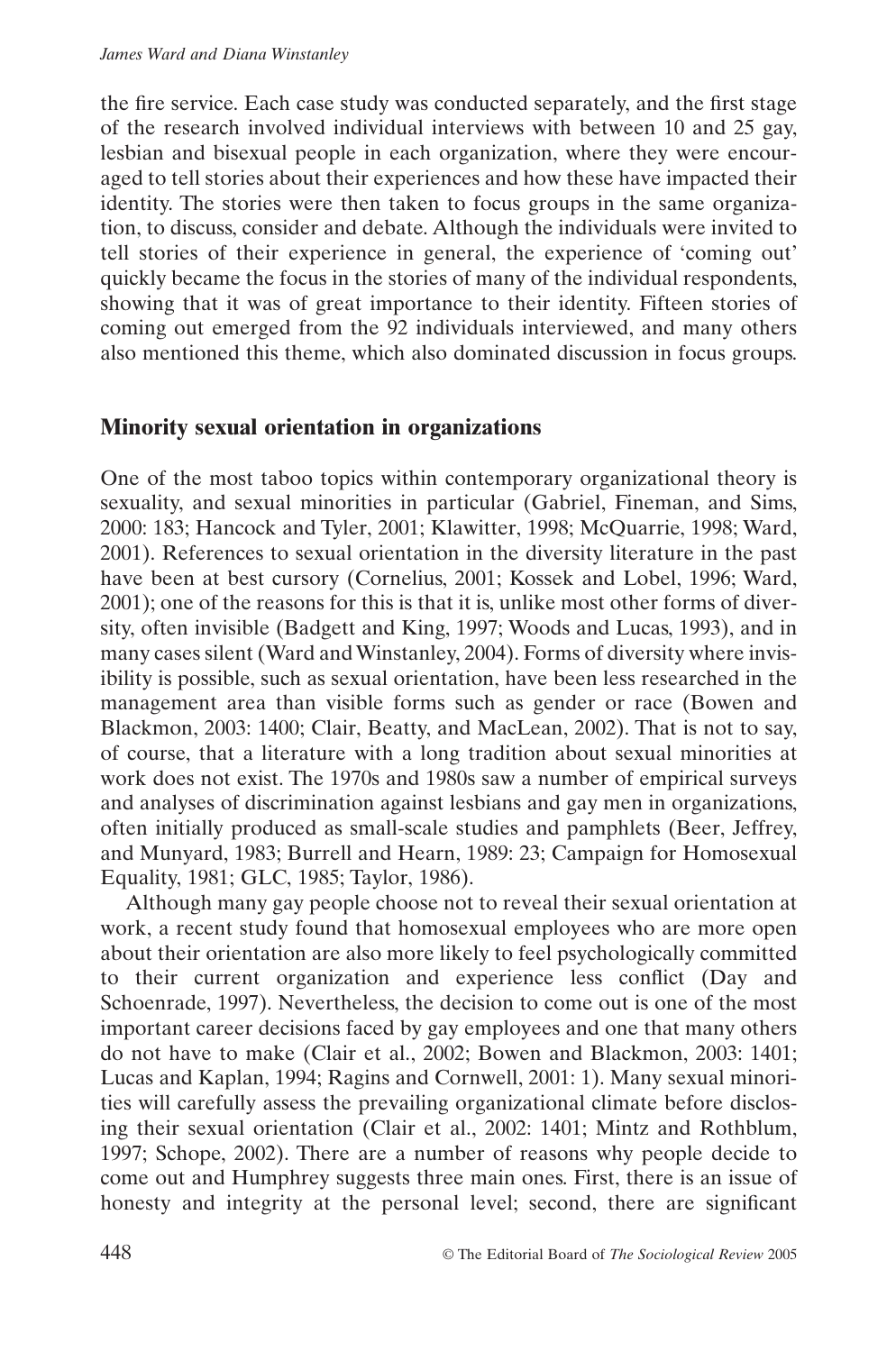benefits in building open relationships at the professional level; finally, some people think that it is important to educate colleagues about sexual minorities (Clair et al., 2002: 1402; Humphrey, 1999: 138).

#### **Disclosure of minority sexual orientation**

Poststructuralist approaches to identity, supported by the Queer theorists, suggest that identities are multiple and fragmented. This is just one in a long tradition of theorising lesbian and gay identity since the inception of a homosexual identity in the late  $19<sup>th</sup>$  century (Weeks, 1977, 1989), when science and medicine focused on the homosexual as an object of study. It was only in the latter half of the  $20<sup>th</sup>$  century that a sociology of homosexuality emerged (Seidman, 1997: 87), moving on from the view that it was an abnormal and perverse social type with the publication of the Kinsey report, which viewed sexuality as a continuum (Seidman, 1997: 87). Sociologists contributed significantly to our understanding of homosexuality (Goffman, 1963; Weeks, 1977), but the perspective that homosexuality was a discrete identity, remained largely unchallenged (Seidman, 1997: 87) until Foucault conceptualised sexuality as a category of knowledge (Foucault, 1976). It was this latter view that led onto poststructuralist approaches, conceptualising identity as multiple and fluid. This postmodern view of sexual identity has made it difficult to continue to focus on the individual as a subject of study (Gamson, 2000), and as Gamson (2000) puts it, 'hardly the stuff that allows a researcher to confidently run out and study sexual subjects as if they are coherent and available social types.' Not surprisingly then discursive processes in organizations as a means of constructing individual sexual identity have been under-theorised and under-researched.

The theoretical position of Queer theory and social constructionist approaches on the one hand and the earlier positivistic view of sexuality as a 'real' category on the other can be placed at two irreconcilable and incompatible extremes in their most fundamentalist positions. However this is in part a semantic hoax and linguistic trick as even Butler herself suggested that to view everything as socially constructed would be discursive monism, and that even she cannot totally reject the label of lesbianism. Likewise rather than seeing homosexuality as a biological given and 'type' and instead to see it as having subjective connotations moves the two positions closer. Our position allows for an integration of the two by focusing on public subject positions (visible in interaction) and subjectivity (private notions of self that may be in part constituted by interaction but may also be left publicly undisclosed).

The notion of the closet is one area of dispute on the theoretical level. It has been suggested that the 'Closet' is a major metaphor for lesbian and gay people in the workplace (Woods and Lucas 1993). However its appropriateness as a means for comprehending sexual identity has been hotly disputed by Queer studies. For example, Eve Kosofsky Sedgwick's 'Epistemology of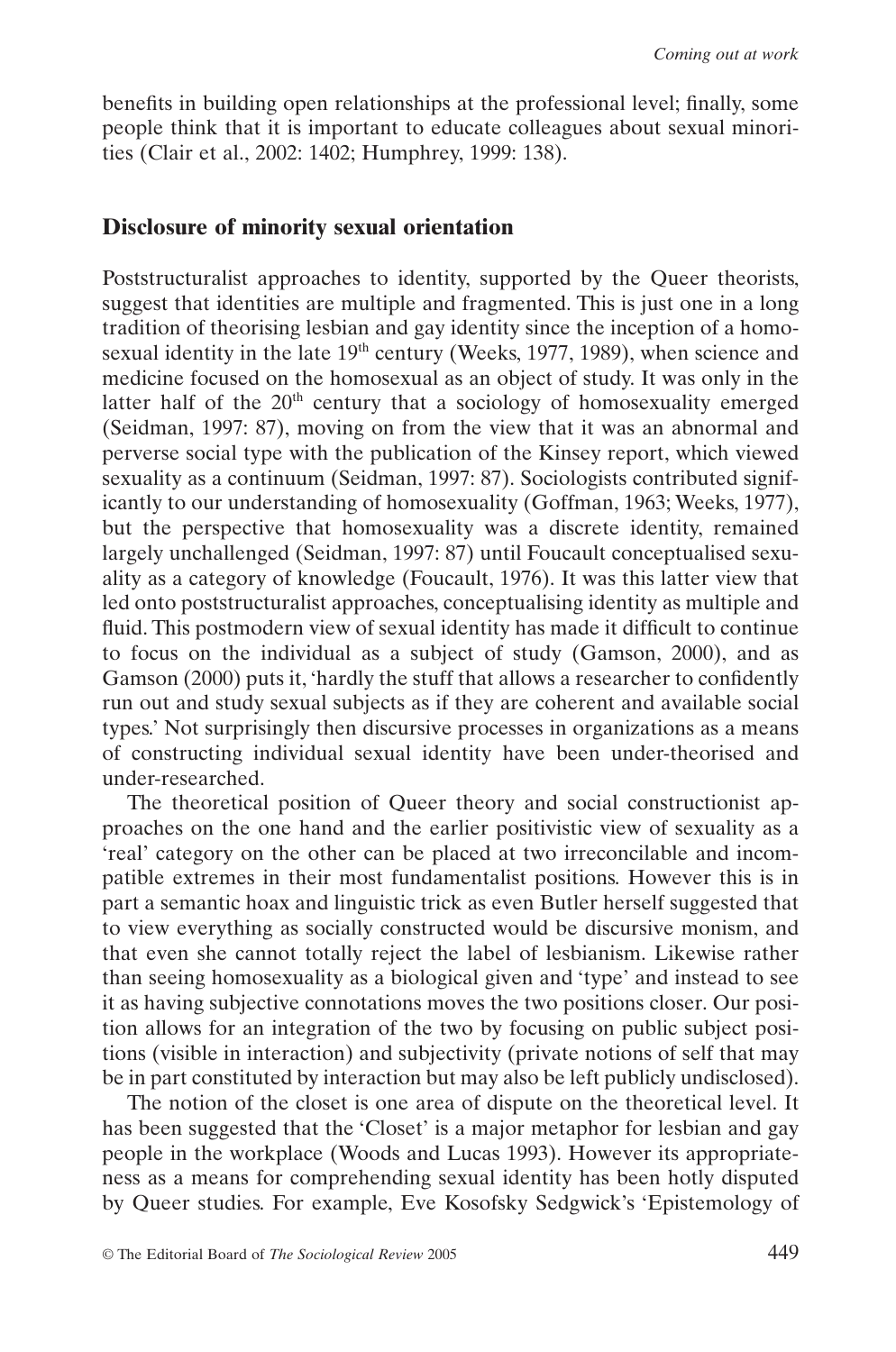the Closet' explores contradictory conceptual models of homosexuality as both a representation of the identity of a minority, and at the same time constitutive of heterosexual identity (Sedgwick, 1991). In a typically deconstructive move, she attempted to show the unhelpful side of binary oppositions, the prime example being that when something is 'out', it implies something else being 'closeted' (Parker, 2001: 42). Sedgwick proposes that the Closet is an impossibly contradictory place. You cannot be in the Closet, since you can never be certain of the extent to which are have actually succeeded in keeping your homosexuality secret. But you can never be fully out of the Closet either since those who come to know refuse to give up the privilege of restricted knowledge and treat your sexuality as a secret to which they have special access. Coming out is also too soon and too late. It is too soon when affirmation of homosexuality is greeted with dismissal; it is too late because in coming out you have lied (Halperin, 1995: 35; Sedgwick, 1991).

This paper suggests that the concept of identity formation through interaction with others and the notion of coming out of the closet is important in theorizing identity, as it exposes the lack of congruence between the subjectivity of the individual and the subject position that is available for the individual to take up.

Some people choose not to take up the subject position of 'gay' or 'lesbian', choosing not to reveal their sexuality. The result of people remaining in the closet is a paradox; employees seem fully integrated, and yet an important aspect of their identity is almost entirely ignored (Woods and Lucas, 1993: 5). Living a double life can have a tremendously negative impact on the individual, in terms of their self-worth and esteem. It can also negatively impact on the organization, as gay employees spend a disproportionate amount of their energy developing and maintaining coping strategies. Of course, the positive side of non-disclosure is the maintaining of privacy and avoidance of negative reactions and, for those that seek it, a barrier between work and home. In addition, the cost of being out in the workplace can be high, as found in the research presented here.

When a gay man or woman feels unable to come out, they often develop coping strategies to manage their identity. This can range from not giving details about one's private life, or referring to friends in a gender neutral way, or even making up a heterosexual lifestyle, with fictitious girlfriends or boyfriends. There are four main ways in which lesbians and gay men manage their identity in the workplace (Griffin, 1992 in Croteau, 1996) which are described as follows:

- **Passing:** this where the individual lies in order to be seen as heterosexual;
- **Covering:** not disclosing information;
- **Being implicitly out:** using explicit language and artefacts to indicate sexual orientation;
- **Affirming identity:** encouraging others to view him or her as gay.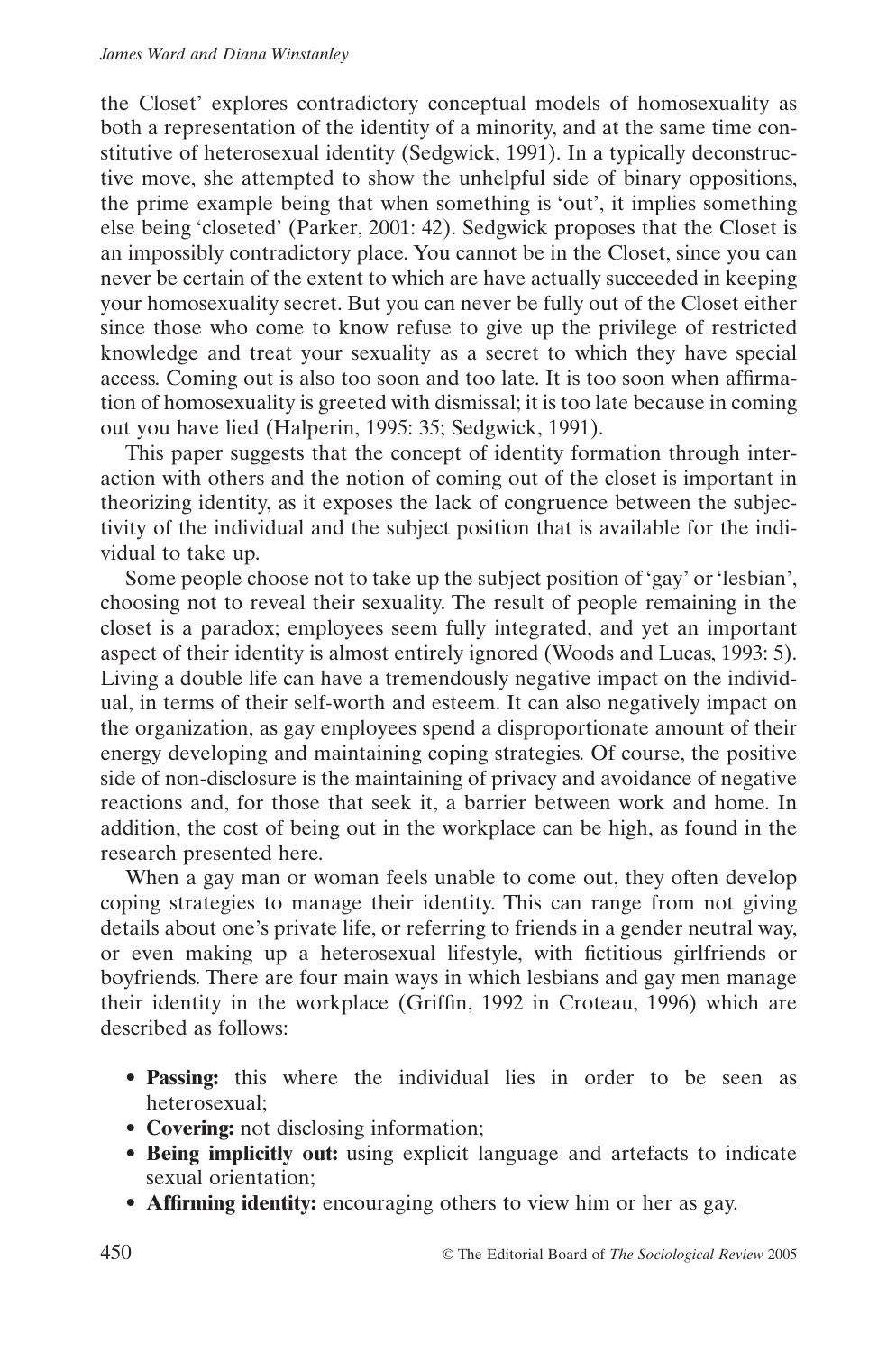Interestingly, in certain occupations, like the police and the fire service discussed in the study below, passing and covering are identity management strategies that are followed at work *and* outside it. The result is that one identity develops at work, that of police officer where his or her sexual orientation remains undisclosed, and another, off-duty life, where the identity is lesbian or gay, but where the occupation is a closely guarded secret (Burke, 1993: 92). For example, heterosexual at work and a bank clerk in the evening (Burke, 1993: 92). This may mean that these occupations are particularly difficult for gay men and women. Previous research has shown a strong commitment from individuals to both their professional and their gay identities (Shallenberger, 1994: 129); working in the police or the fire service may force people to choose. Of course, not everyone goes through all four stages, but because of the presumption of heterosexuality, anyone who wishes to be out at work, has to go through a process of 'Coming Out'.

The decision to come out cannot be taken lightly; indeed there are a whole host of concerns to be considered. There is the level of homophobia in the workplace, the attitude of colleagues towards lesbians and gay men, and how they are treated (Woods and Lucas, 1993: 219). There are more personal considerations, such as the individual's confidence to challenge homophobia, or the way that they are going to respond to colleagues once they have come out (Woods and Lucas, 1993: 220). The form of disclosure is crucial, as the 'performance' of coming out will determine the subject position that they adopt. This research will show that individuals do not always take the decision freely, and whilst some people will give careful thought to coming out, others will have the situation thrust upon them. The decision to come out may be fraught with difficulty – choosing the right people to talk to may be a possibility, but choosing the right moment for most is almost impossible. The moment is often thrust upon them, or they can even be 'outed' by their colleagues. Some people struggle to find the right time and place to come out, and their difficulty in finding the right frame sometimes means that they fail to come out altogether (Woods and Lucas, 1993: 174). In one study gay women suggested that their 'secret' was not always in their control, revealing their lesbianism through their physical appearance (Hall, 1989: 131). A lesbian who wore jeans to a clerical job said, 'The way I dress I was, in a way, forcing it down their throats'. Another woman said 'At the time they started suspecting, I made a mistake and cut my hair short. That was the tip-off' (Hall, 1989: 132). Some try to take a minimal approach, dropping hints or allowing others to stumble across evidence such as photographs of partners; it is quite common for stigmatized individuals to play down their presence for fear of a backlash, just as Kanter (1977) described how women try to become socially invisible in the workplace (Woods and Lucas, 1993: 176).

In a piece of research by Boatwright, where ten gay women in a variety of occupations are interviewed, the respondents suggested that coming out was an important experience; one of them said that she had 'captured something' that had previously been 'denied'. The coming out process was also described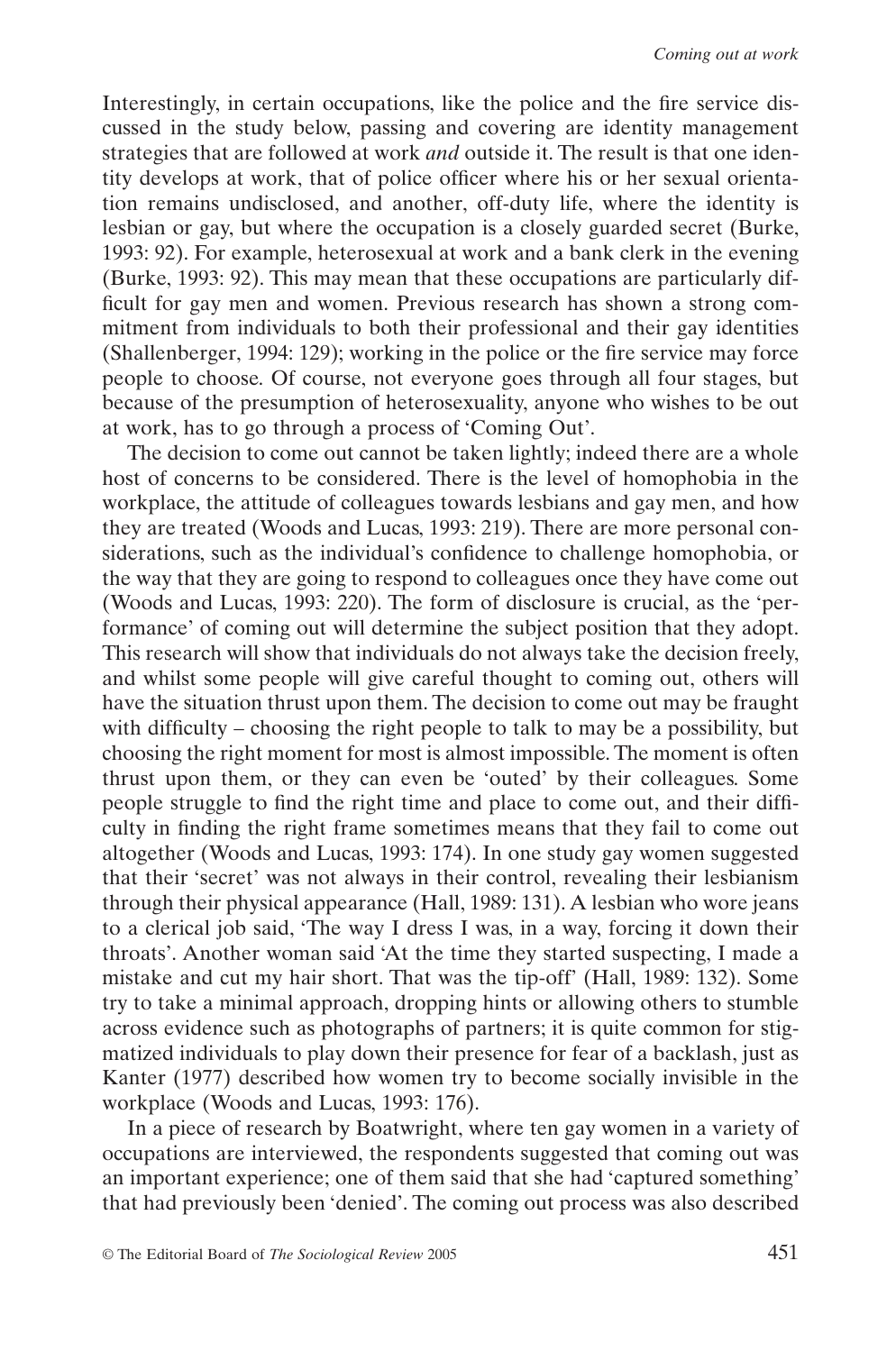#### *James Ward and Diana Winstanley*

as a second adolescence, but because they were older, they had better coping strategies (Boatwright, Gilbert, Forrest, and Ketzenberger, 1996). Coming out is indeed a process of disclosing something that has previously been hidden, but it also the fashioning of a new identity (Stein, 2003: 132). In other words, being gay or lesbian is not a truth that is discovered, it is a performance, which is enacted.

The concentration on the first time a person comes out suggests a single undifferentiated act; this is misleading for two reasons. First, coming out is something, because of the constant presumption of heterosexuality, which the lesbian or gay man, has to do in every new work situation. Second, once 'out' they constantly have to manage information about themselves that is potentially discrediting (Goffman, 1963). This is particularly relevant to the work situation, where the individual is constantly being put in new situations, and it is not unusual for the individual to find themselves back in the closet – not by choice, but because of the presumption of heterosexuality by other people. The individual has to then go through the process of coming out again.

In summary, empirical studies have begun to identify a number of ways in which issues of disclosure are central to the experience and identity of sexual minorities in organizations. Queer theory could take this understanding even further through its preoccupation with discourse and also the identification of some theoretical concepts that could further this understanding, and it is to one such concept – that of 'performativity' we move in the next section.

### **Disclosing sexual identity is a performative act**

The concept of performativity, which has its historical origins in the work of the linguistic philosopher, J.L. Austin (Hood-Williams and Harrison, 1998), takes the idea of performance, as expounded by Goffman (1969), and develops it in a linguistic sense by suggesting that much of language consists of performative utterances, 'in saying what I do, I perform the action' (Hood-Williams and Harrison, 1998). Austin was able to demonstrate the considerable extent to which language is used performatively. Austin also maintains that the words have to be said in the right context to become performative; for example, the priest declaiming the marriage vows is only performative during the wedding ceremony, but not outside it (Hood-Williams and Harrison, 1998). Performativity should not be understood as a singular or deliberate 'act', but rather, as a reiterative and citational practice (Butler, 1993: 2) as shown by this example as it consists of both speech and an act, which can be cited and enacted again and again. The repetition is in the ceremony which is utilised far and wide, but going beyond Austin we would suggest the original vows are echoed every time a married couple proclaim 'We are married' in speech and through actions such as the wearing of a ring. Derrida deconstructed Austin's approach and the performative uses of language and maintained that to be properly performative, the language must be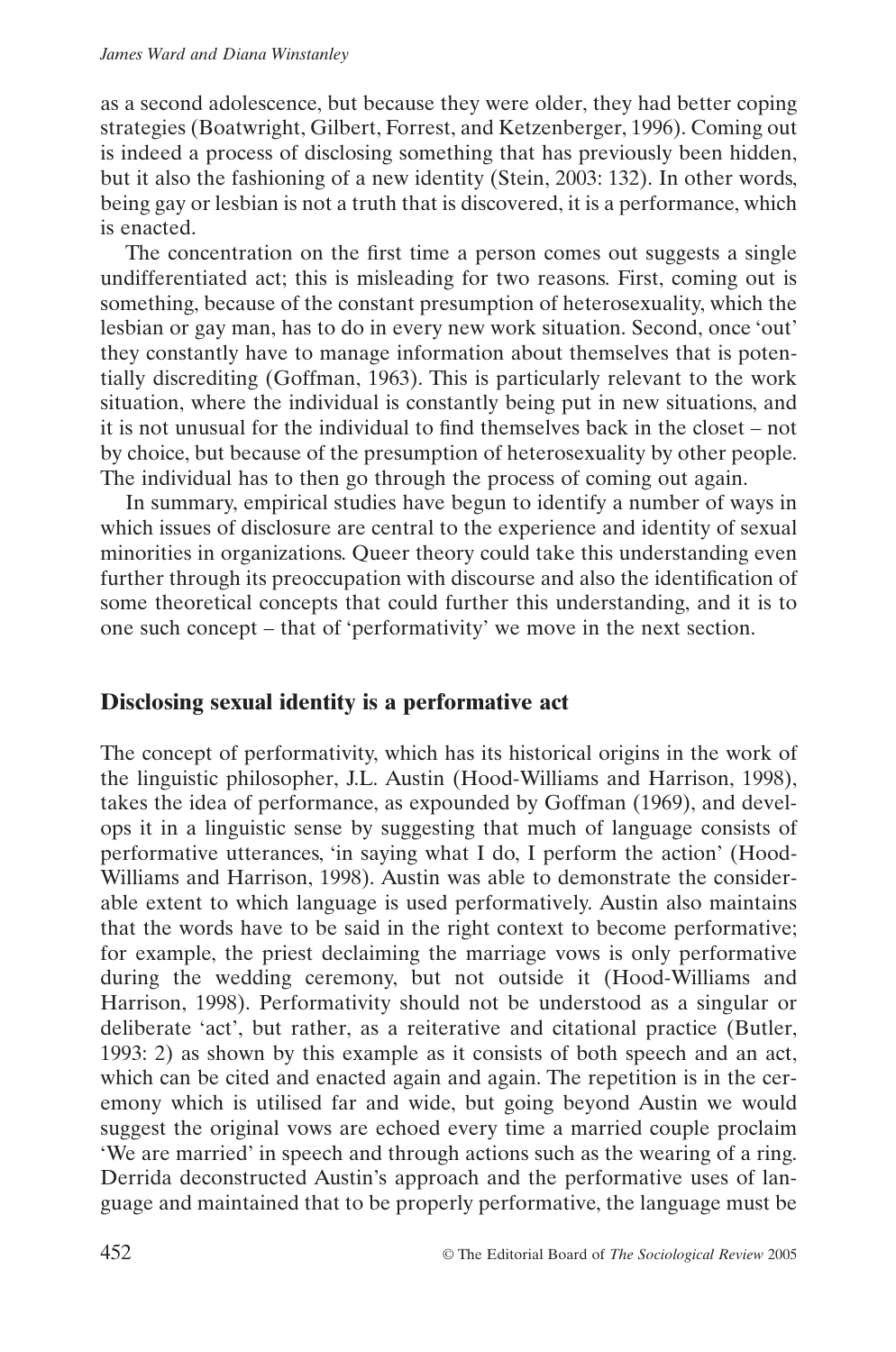

**Figure 1** *The Repetitive Iterative Process of Coming Out*

sincere; if said by an actor, or as a joke, it will in some sense be void (Derrida, 1976, 1978).

Foucault, supported by later work by Butler, reveals sexuality as a socially constructed 'ideal'. Sexual identity is performative because coming out means taking up a subject position, which, theoretically at least, is a fiction. It is also performative because the declaration is a performative act (Butler, 1997). The concept of performativity emphasises that much of language consists of performative utterances where discourse becomes social practice, or, in other words, talk becomes action. It is in the repetitive nature of this action that the practice becomes performative, as in every new situation and faced with new contacts, the coming out process has to be repeated, as in figure 1. By studying this repetitive action, expressed as social practice, the researcher is able to identify the means through which discourse produces its effects.

Of course, the act of coming out is not always one which is desired or intended by the individual concerned; sometimes coming out is forced. In other words, someone can be outed, which, in effect, is the performative naming of someone as lesbian or gay, described by Butler as 'the divine power of naming' where to utter is to create the effect uttered (Butler, 1997: 32). Interestingly, this performative naming does not have to happen with the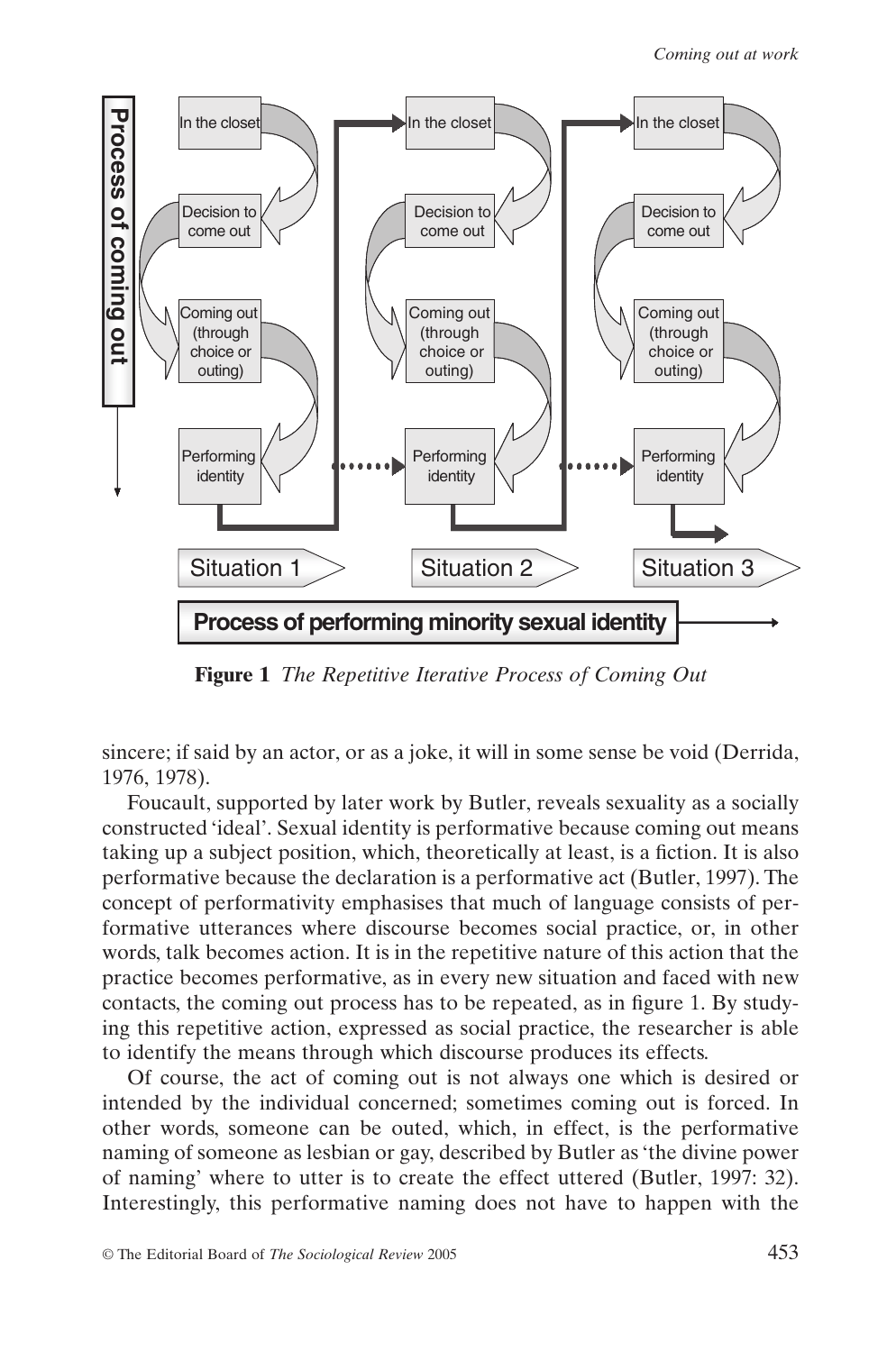

**Figure 2** *Model showing the effect of discourse and performativity on social identity*

subject's knowledge. Indeed one can be named or constituted out of earshot (Butler, 1997: 33).

The process of coming out can be considered in two key parts, illustrated in figure 2:

- 1. The performative or illocutionary speech act of coming out. This in turn is sub-divided into making an active choice and being forced out;
- 2. The discourse or perlocutionary speech acts surrounding the act of coming out; in other words the reactions from other people to the act of coming out;

This performative act leads to the adoption of the available subject position of out gay man or lesbian.

## **The research context**

One of, if not the major, complication in carrying out research into sexual minorities in organizations is that it is difficult to get people talking about the subject at all. A key challenge of this research was to create an approach and research method that would get people talking about this subject.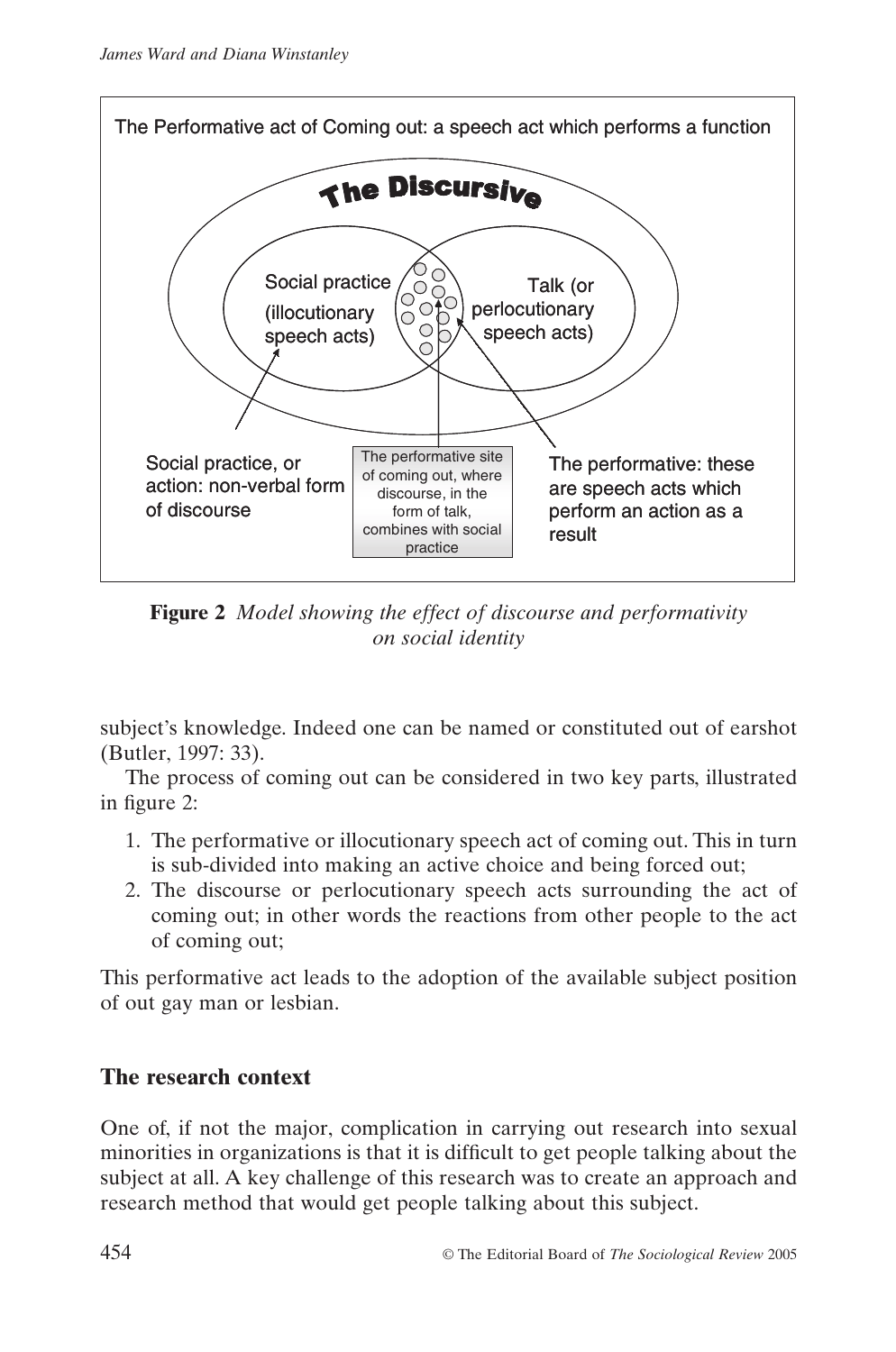The data was conducted by one of the authors, himself a gay man, and the project was driven by both a personal interest as well as a perceived organizational need to have a better understanding of this aspect of diversity management. The study utilised a double narrative approach where data was collected in two ways to resolve the tension between the individual and organizational level of analysis and to access what can be very private experiences of sexuality in organizations.

The data collection method for the individual interviews was story-telling. The interviewer raised issues such as whether the individual was out at work, how they managed their identity, what coming out was like and so on. Beyond this loose structure, however, respondents were encouraged to tell their stories in their own way. Story-telling is a relatively recent addition to the area of discourse analysis, but one which is growing in importance as researchers explore their power to communicate the character of the organization in stories which are essentially part of the fabric and life of organizations (Gabriel, 2000).

The study involved looking at three industry groupings, including:

• Emergency Services;

- **A rural Police constabulary**: the largest rural police force in the UK covering the largest geographical police area in England, extending 180 miles in length. During the summer months, the influx of tourists increases the population to be policed from 1.5 million to 8 million;
- **A semi-rural Fire Service**: a medium-sized regional division of the UK Fire Service, employing approximately 850 people. It is in a semi-rural location, with a number of medium-sized towns, and therefore there is a mix of whole-time and retained, or part-time, fire-fighters;
- The Civil Service:
	- **A small government department:** it has approximately 4,000 employees. It was formed in 2001 from the demerger of one of the larger departments, a policy department with very little public contact outside its immediate area of expertise. It has a headquarters in London with regional offices;
	- **A very large government department**: one of the larger government departments, employing approximately 84,000 people. It is a major 'processing' department and therefore has operations as well as policy. With a head office in London and major offices in all large towns, it is, nevertheless, a fragmented organization, with offices all over the country and enquiry offices in the smallest of communities.
- Banking;
	- **An international investment bank:** this Bank has an annual revenue of just over \$18 billion, has its Headquarters in New York, and operations in 50 countries worldwide. In 2000, at the time of the research, the Bank had just gone through a major merger, combining one of the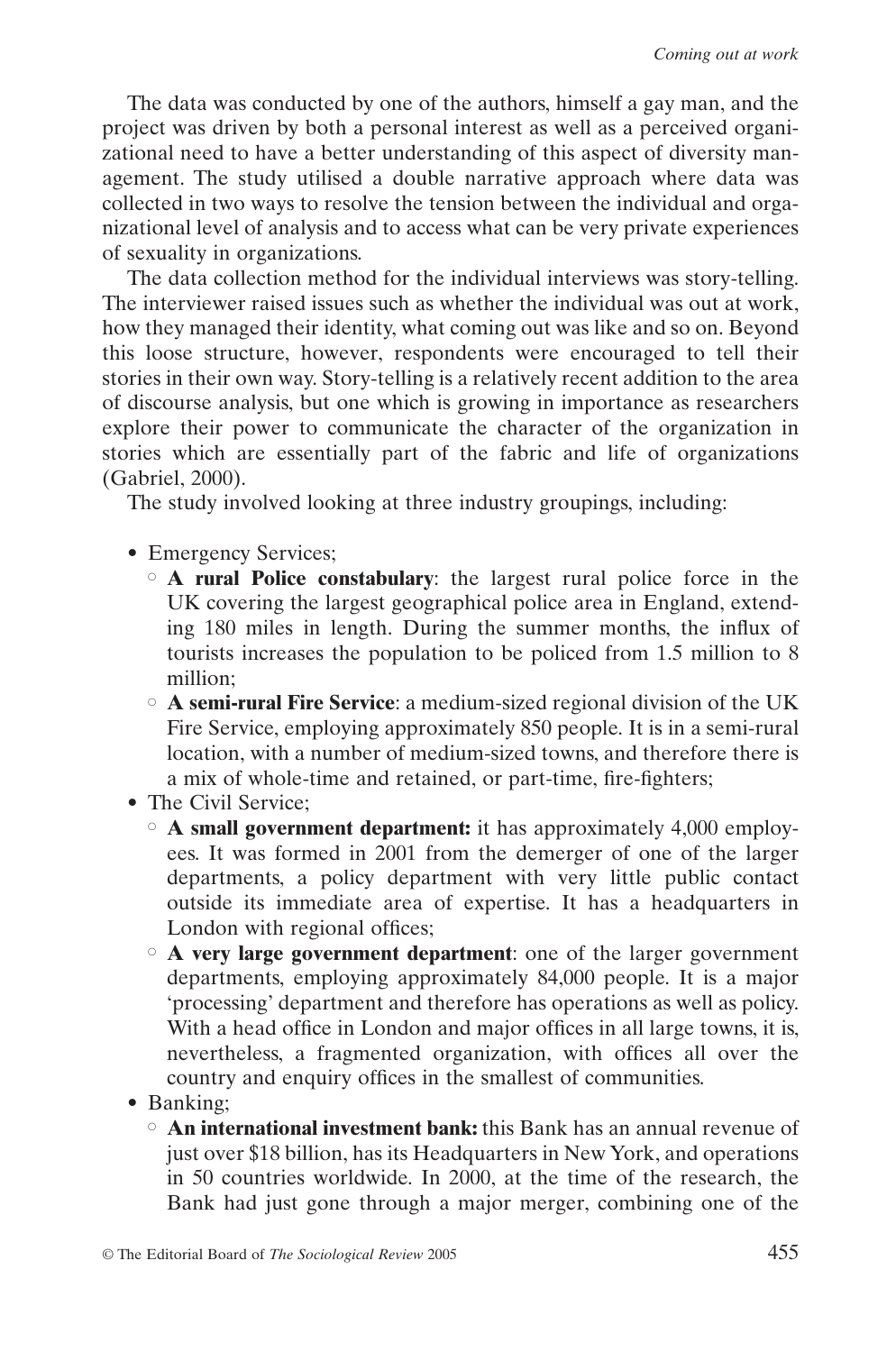world's largest commercial banks, with one of the world's best known investment banks.

- **A large British international banking group**: one of the largest financial services groups in the United Kingdom, made up of seven business groups: Personal Financial Services, Business Banking, a credit card division, Private Clients, Global Investors, Capital Markets and 'Bank Africa'. The Group has a presence in over 60 countries and serves over 20 million customers world-wide, and has over 78,000 employees.

In total, 92 individual interviews with lesbians, gay men, bisexuals and transsexuals were carried out. Collecting stories is an intensive form of research (Gabriel, 2000), not least because not everyone we spoke to is a good storyteller. We collected 15 good coming out stories. The selection criteria were:

- The story was more than just a report; that is to say it had a narrative, a plot and some degree of causality;
- The individual was out at work; many of the people we spoke to were still 'in the closet' or only out to a few people at work. Clearly to be able to recount a coming out story, axiomatically, the individual had to be out at work.

Roughly the same number of interviews were carried out in each organization; there were far more coming-out stories collected from the Police (7), than the Fire Service (2), the Civil Service (3), or the banks (3). There may be a number of reasons why this is the case. We suggest that the Police does make a more likely terrain for stories on coming out because coming out itself is about bringing the hidden out for scrutiny, it is about investigation and uncovering, and this reflects the activities of the Police themselves. Focus groups were then carried out in the organizations to collect reactions from organizational members to these stories. Stories collected in one organization were used in focus groups in the same organization only.

## **Reflection on the different organizational contexts**

The Fire Service is unique in having a work environment which conflates work and home life; there is such a significant amount of downtime, while firefighters wait for an incident, that there are many opportunities for interaction with colleagues, whilst shift patterns, different to the other emergency services mean that long night shifts with rest periods are spent the Fire Station. Not only do they cook and eat together, but they also sleep in dormitories and shower in open facilities that leave the individual with very little privacy. This may lead to the significant amount of joking around and humour that is present in their working environment. Of course, anyone may be subject to the effects of banter and joking, but sexual minorities are particularly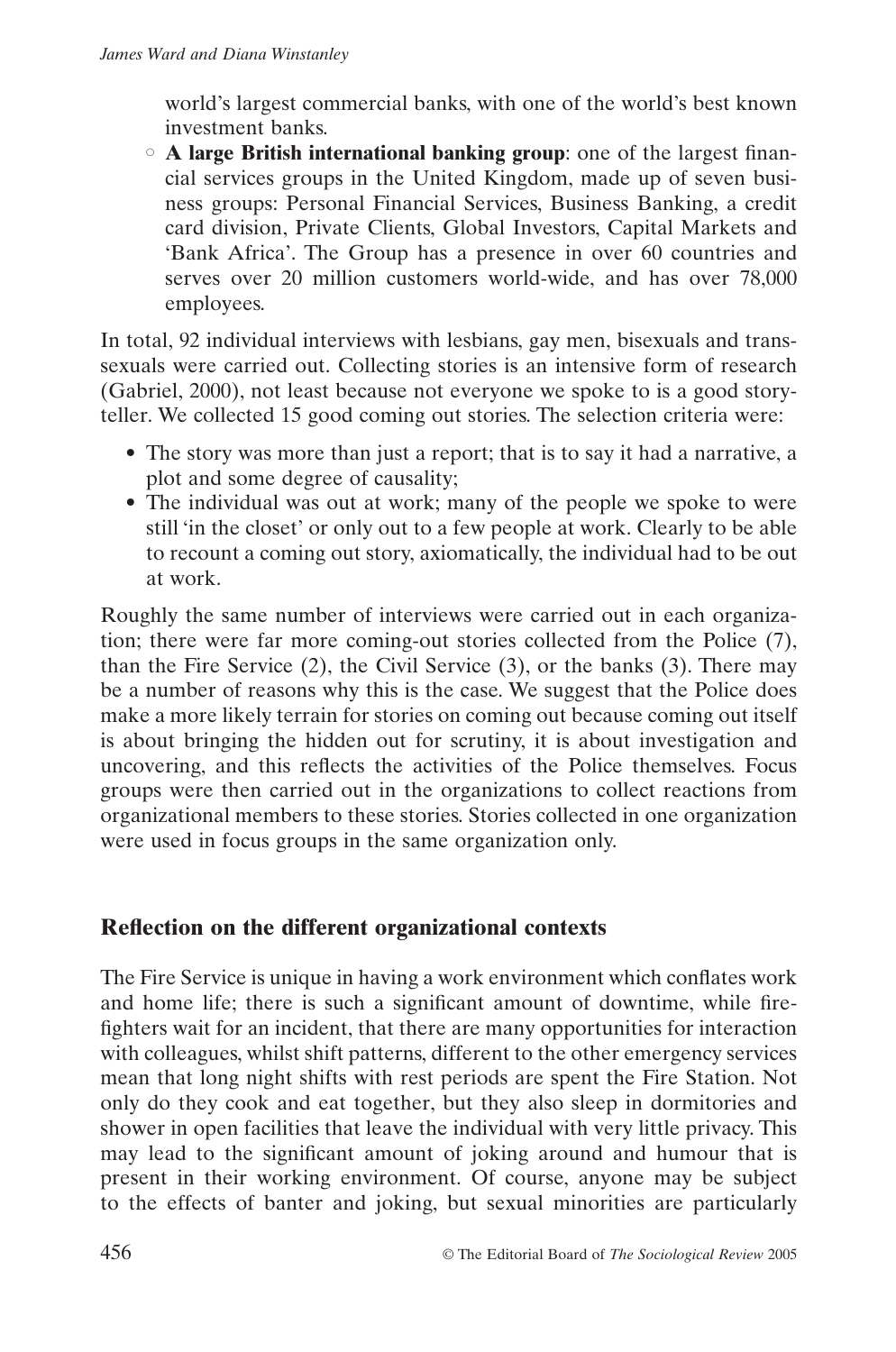vulnerable because being gay is considered to be such a taboo in the Fire Service. There is a real split during the working day, or night, when the firefighters respond to an emergency, when they are working and they feel as if they are doing something, and when they are at work, but waiting for an emergency to happen. This means that, unlike other organizations, there is no consideration of sexuality with the 'customers' of the Fire Service; focus groups were adamant that everyone received the same treatment irrespective of who they were. In addition, when responding to an emergency, fire-fighters only cared about whether their fellow team members were capable of helping them out in a crisis. Their sexuality only came to the fore when they returned to the station.

In the Police there seems to be a real concern about image, and about the performance of being a police officer. Does the officer concerned portray the physical attributes required of him or her? How does the police officer come over to members of the public? Visibility becomes a real issue in the police as does issues of how the body plays out its role in the organization. This is clearly comparable to other emergency services; for example Tangherlini (1998) recounts how paramedics are viewed by members of the public. They are expected to run everywhere, because that is how they are portrayed on television, even though in real life this may not be the safest course of action, or they may be carrying heavy equipment (Tangherlini, 1998: xix). In addition, one of the unusual aspects of the Police is how many lesbian, gay and bisexual people maintain 'double-double' lives (Burke, 1993: 85; 1994; Goffman, 1963); the animosity between the police and the lesbian and gay communities is such that they pass, or cover, at work and at play.

In government departments and banks, being bureaucratic organizations, there is less interpersonal interaction (Greenberg and Bystryn, 1996: 95), which may mean that it is easier to be in the closet, though debatable whether there would be a reduced risk associated with coming out. The banks involved in this study were the only private sector organizations to take part, but the discussion of the business case justification for improving the situation for sexual minorities was far more prevalent than in the other organizations. The Bank is very advanced in terms of technology compared to the public sector organizations in the study and everyone in the company had access to email. Technology had increased the visibility of, amongst other things, membership of distribution lists, and the importance of this will be seen in the story 'Coming Out on the Trading Floor'.

### **Discussion on the ethical challenges of storytelling research**

There are a number of ethical challenges which come to the fore with storytelling research, particularly with relation to the information the researcher gives to the respondents.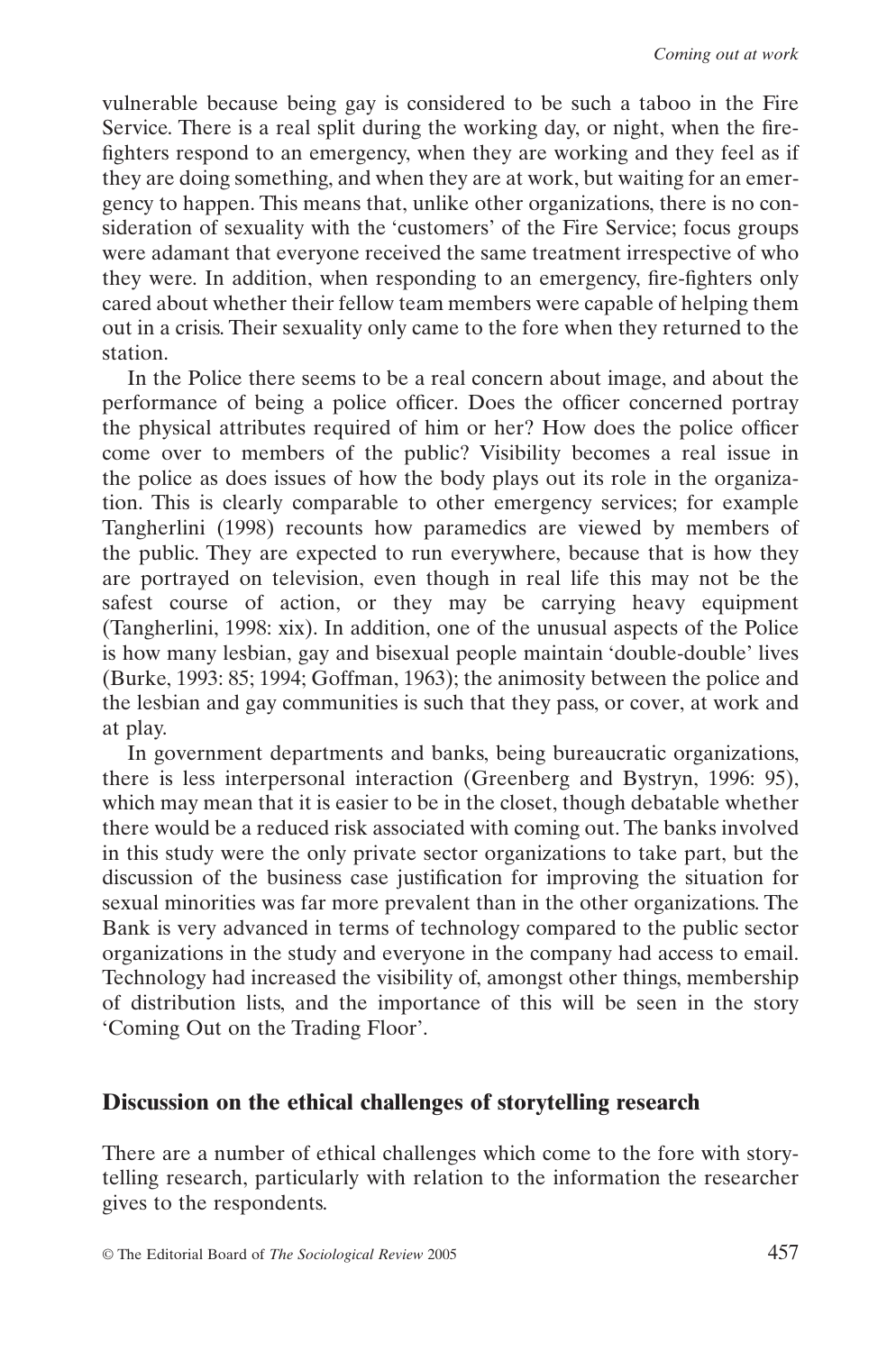#### *James Ward and Diana Winstanley*

Research looking at organizational stories does not *necessarily* address the dynamics of power, dominant groups and lesser heard voices, but they are a very good vehicle for doing so. One aspect of the power relationship is the balance of power between the researcher and the respondent, and at the very least the researcher should be open about their aims and perspectives in conducting the research. All stories have meaning and purpose, and although stories such as these give voice to the respondents, they are also being used by the researcher whose meaning and purpose may be different. In meeting the ethical challenge of this sort of research, it is necessary to identify the perspective of the researcher, so that the limitations of the researcher's point of view are identified, whilst explaining why the researcher has analysed the stories in a particular way (Boyce, 1996: 20; Alexander, 2002). As previously mentioned, one of the researchers is a gay man, which helped to gain access to the respondents and helped build up the trust required to carry out the interviews. It is important to acknowledge this as it may explain why these stories have been analysed as they have been; it also helps to develop the idea of a reflexive interaction within the research engagement (Linstead and Thomas, 2002: 17).

Secondly, another ethical responsibility in carrying out this type of research is to inform respondents that their stories which may not have been heard before are going to be shared with other members of the organization, and perhaps more widely in publications. Researching the experiences of a minority which often remains silent for reasons of self-preservation, and then repeating the stories in a wider forum, might be described by Derrida as an 'act of violence'. In the same way that Czarniawska (1999) set up a conversation between various texts that otherwise not have spoken to one another (Czarniawska, 1999: 104), this project has also given life to texts that otherwise might have remained hidden. By sharing these texts, opposing texts have been forced to talk to one another on the terms set out by the researcher, and by carrying out the analysis, the researcher has had the last word. The clear ethical dilemma, therefore, is remaining faithful to the voices from the field, the voices that have previously remained silent. It is important in recognising this challenge, that the researcher makes it clear to interviewees that their stories are going to be shared, albeit anonymously, in a wider forum, which was done in this case. However, since each story was used in a focus group in the *same* organization, there was always a danger, which was pointed out to interviewees at the time of the interview, that someone might recognise them through the event being retold.

Another ethical challenge is that of retelling narratives which may not be true (Riessman, 1993: 21). Stories are unique amongst discursive devices in organizations in that they have a plot, but also claim to represent reality (Gabriel, 2004b: 19). Poetic licence is a vital feature of the storyteller's voice (Gabriel, 2004b: 19), but does this mean it should not matter whether the story is true or not? The answer to this is often that the truth of the story lies not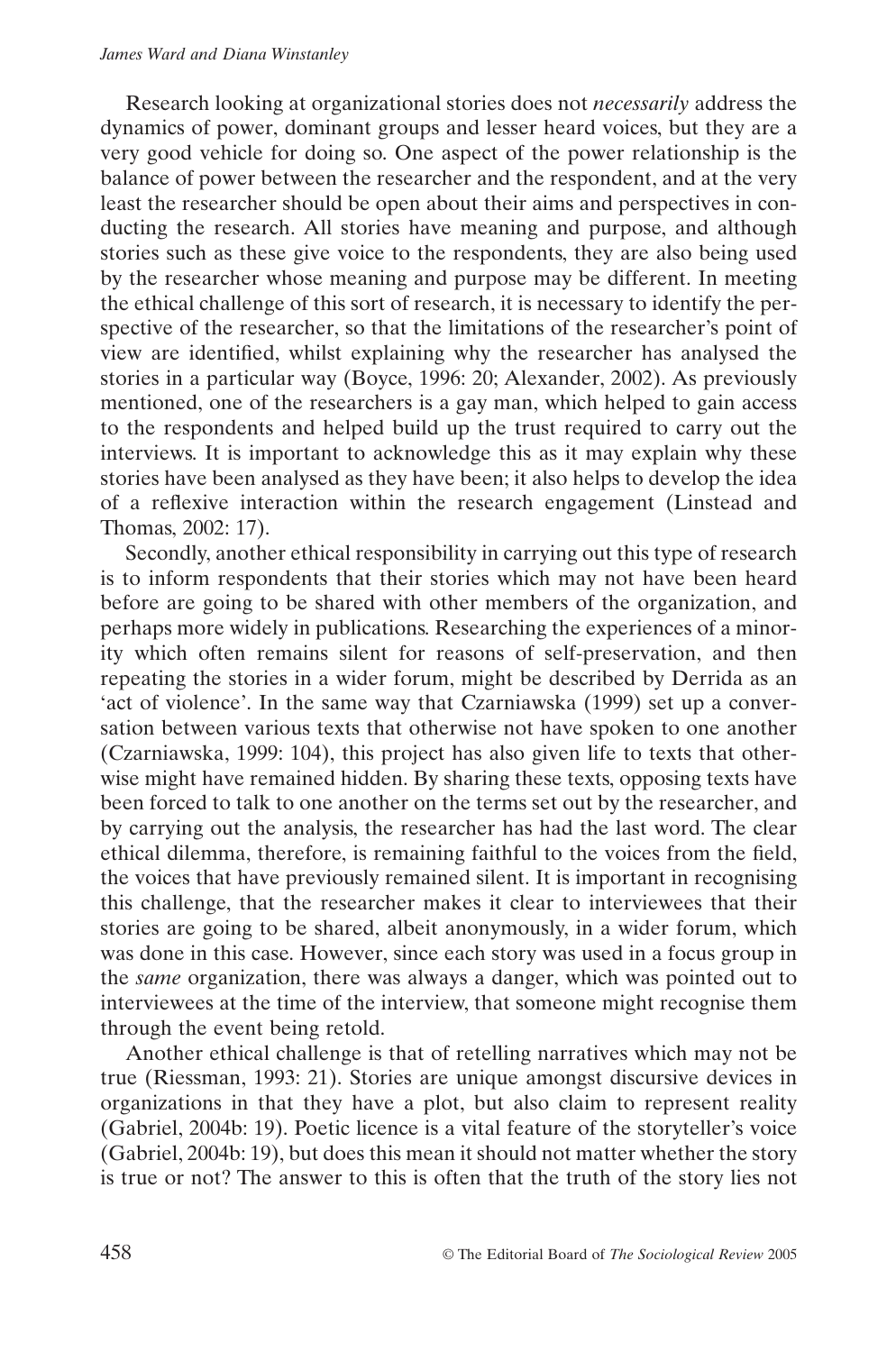in its accurate depiction of facts but in its meaning (Gabriel, 2004b: 20; 2004c). Since one of the aims in this research was to develop a method which could access personal experience as well as examples of discourse within the organization, this interpretation is an important one.

The risk in organizational research is that the voice of personal experience may be made up of illusions and self-deceptions and yet may still be accepted as the authentic source of understanding and sense-making in organizations (Gabriel, 2004c: 73). This risk implies a potential new direction for storytelling research, in two ways. First, that the researcher themselves become responsible for disentangling the voices, understanding them and privileging those that deserve to be privileged and then silencing those that deserve to be silenced. Second, the researcher's task is not merely to retell the story or narrative, but to use the story as a vehicle for accessing deeper truths in the organization (Gabriel, 2004c: 74).

### **Discussion of data**

Our research provided rich and varied examples of coming out. To illustrate how important these stories were to the individuals, we should note here that one of the things we asked during the interviews was for the respondent to describe the high point of their career so far. A few chose a specific work-related incident such as negotiating a major contract or making an important arrest, and some described the moment when they received a major promotion. But for the majority of respondents it was their coming out at work.

Despite the varied nature of the accounts of coming out, however, there were some strong themes that arose. We have presented our data according to these themes, which are:

- Undisclosed subjectivity;
- The performative act of coming out, which we have presented in two sections; making an active choice and being outed;
- The reactions to minority sexual identity.

## **1. Undisclosed self-identity**

The following story illustrates the phenomenon of undisclosed self-identity, in other words, the closet. This is a story told by a gay man working in the civil service, who had previously worked in a small regional office. He felt that he could not come out, and the story is concerned with his creating a new identity for himself.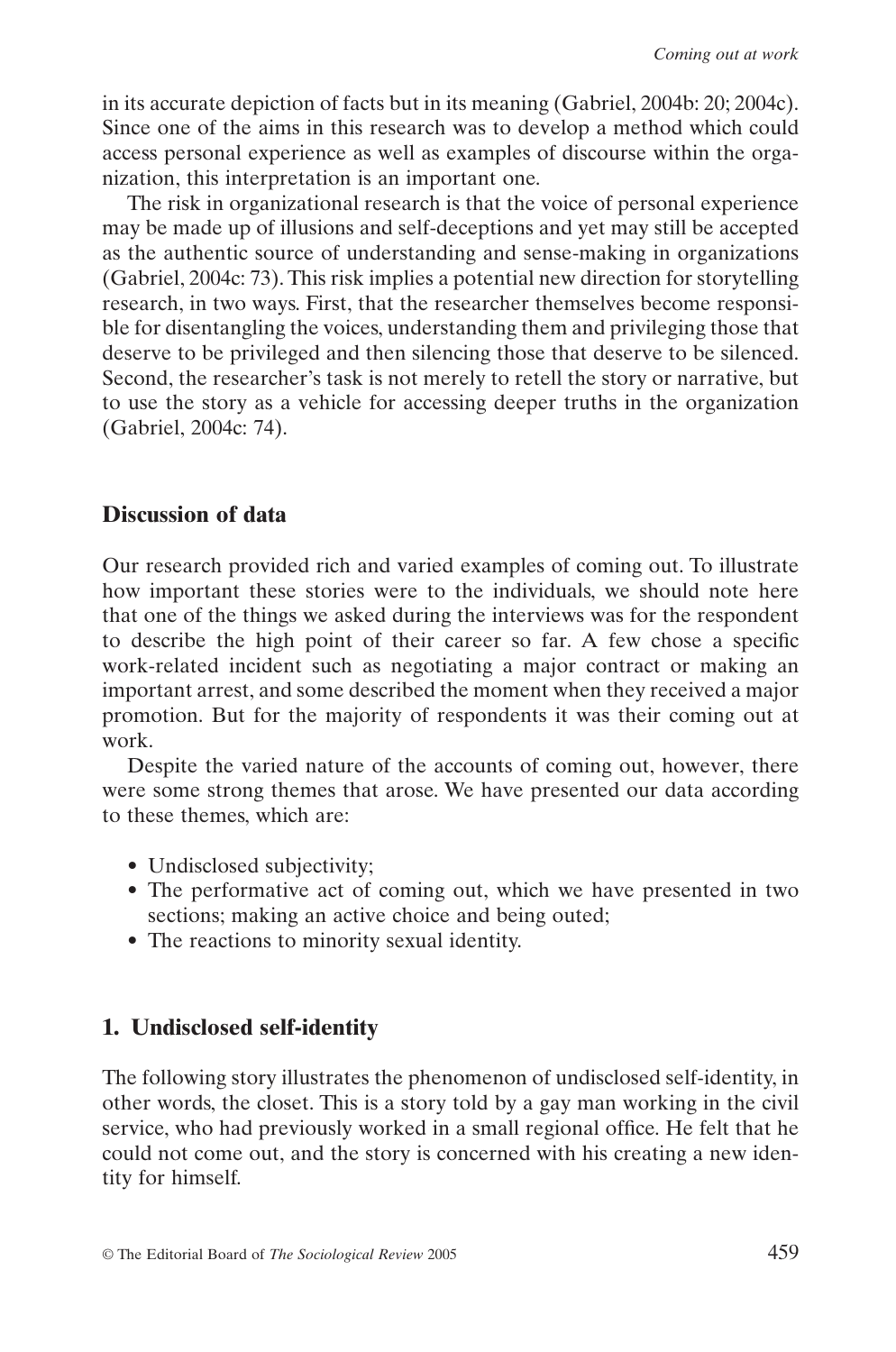### **Story 1:** 'A Fresh Start'

I desperately wanted to be straight, and then I realised that there was no way that that was going to happen. So I thought if I can't be straight and I don't want to be gay, then I'll just be nothing. I'll just got to work, go home, watch telly, go to bed, just do nothing and that went on for many years. But then bizarrely I saw a report on telly about a gay man in Manchester who'd been murdered and thrown in to the canal, and they showed some newsreel footage about the inside of a gay club, and it wasn't even a Manchester club, though it was about a Manchester murder, and when I saw this footage of people dancing in a club, I thought I'd like, just once in my life, to go and see that. Not to make a habit, but just to see it once. And so I did, one day, and then I thought it was brilliant, it was the best night of my life, I must go again, and I did, and then by the time I went a 3rd time, I thought I had to be openly gay. I thought I want to be like these people, I don't want to be hiding and ashamed and feeling wrong, and bad, and evil. I want to be happy and positive and enjoy life and find friends and find someone to love, and participate in real life. So I made a plan to become openly gay, but in those days I was working in a small office in a small town, unlike now, where I'm in a very large office in a city. I'd worked with some of those people for 20 years, and I felt I can't tell these people, I can't face having lied to you for all these years some of them knew and guessed, but it hadn't been discussed. I thought the only way I can do it is to move, change jobs, move to a new office and a new town and a new city. Move home and change my name and completely come up with a brand new life. A new identity, and that way I knew I could be openly gay, but it had to be from a fresh start. I severed all connections with my previous life. About two years after my decision, it took a long time to organise it all, but I finally got my transfer to the Manchester office which was more of a gay environment, there was the gay village, there was somewhere I could go. I started in the new office that I wasn't going to let it slide again, I wasn't going to go back into this cocoon again of being straight, or letting people think I was straight. I decided I must let people know as soon as possible that I was gay. Yes, I changed my name. The name I have now is not my original name. But it was part of the process that I needed to go through to become the person that I wanted to be. I didn't want any connection with the old person, because the old life was miserable and I wanted to cut that off completely.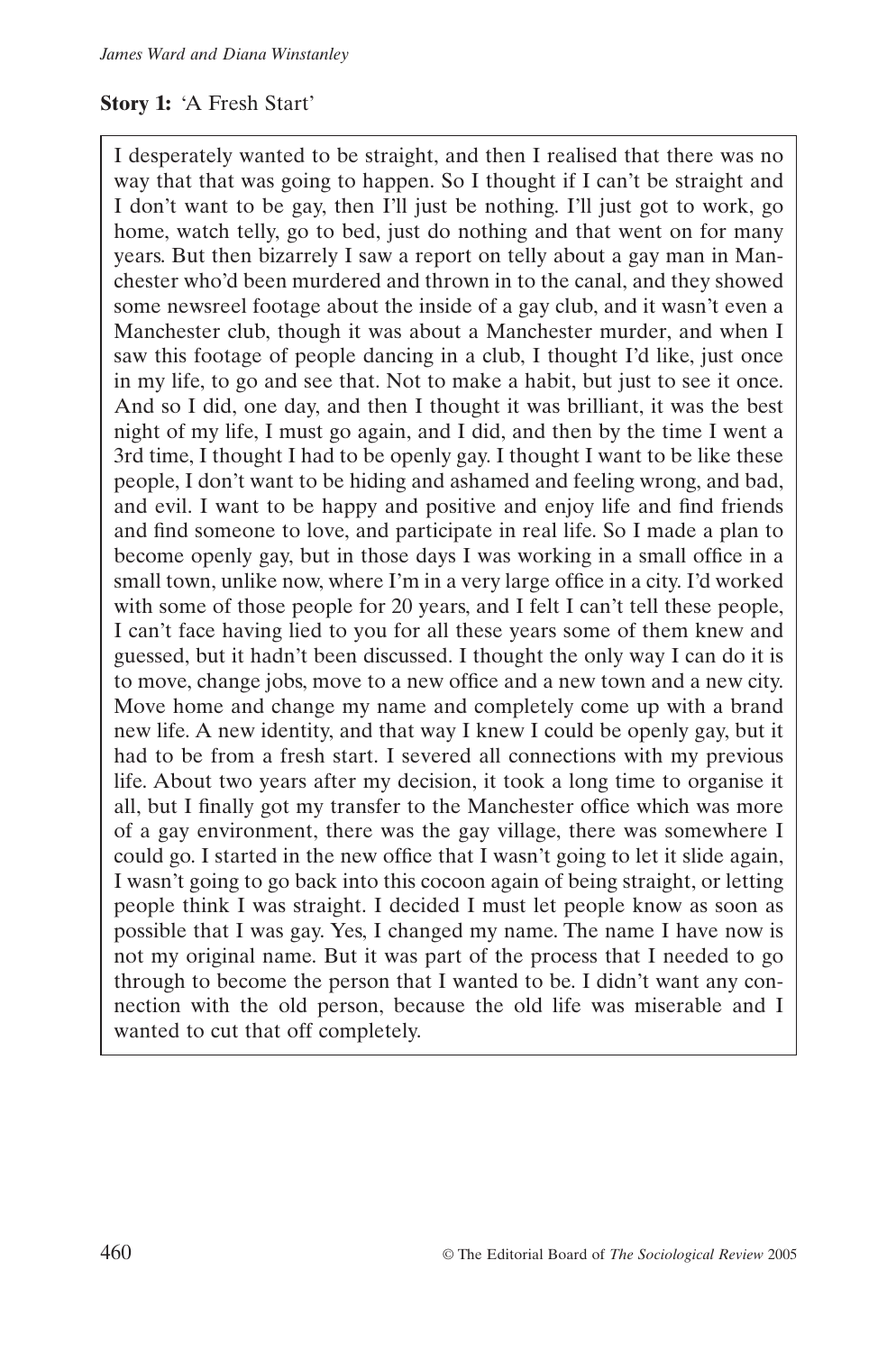Story 1 demonstrates the importance of sexual identity to this individual, as well as the impact on the individual of a dissonance between undisclosed subjectivity and the subject position he wanted to take up. This person knew 'inside' that he was gay; to him it felt real and was an essential part of his nature. He felt that it was not possible in his current environment to come out; the alternative, for him, was to be nothing and to deny his identity, which reflects the comments of a respondent in the study by Boatwright et al. (1996), where the coming out process was described as capturing something, which had previously been denied. Interestingly, 'being and doing nothing' included for this man going to work, coming home, watching T.V. and going to bed, activities which constitute the normal routine of life for most of us. None of these activities meant anything to him, however, because of the dissonance that remained unresolved between his self- and social-identity. This story is powerful because it has a confessional quality about it (Foucault, 1976); he explains his wanting to come out in terms of not wanting to feel wrong, bad or evil any more. But when he comes to explain his method of coming out – that is to say adopting a new subject position – the tense of the verb in the account changes (Fairclough, 1989), and he actually addresses his audience as if it were his old colleagues again 'I can't face having lied to you for all these years.' Another occasion on which this respondent came out was to the researcher; the meeting place was in a gay bar and he was wearing various 'insignia', for example a rainbow badge and others, which suggested at least a sympathy with minority sexual orientation.

The focus group participants reacted with great sympathy to this story, and the following quotation is not untypical,

*One of the sad things in there is wanting to change name and location, because he obviously feels guilty he's been lying to people. But why should he feel guilty – at the end of the day – it's his sexuality.*

Many people in the focus groups felt that to work in a small office can be very challenging: '*It's like a lot of smaller offices; people have more set ways than in a bigger environment*'*.* One participant from a focus group, which took place in a small community in rural Scotland, said,

*It's very difficult to get a transfer to a small office; when I put to come here I was told that I would have to wait until someone died. They have great difficulty accepting you if you're somebody else, never mind your sexuality. It's very cliquish.*

### **2. The performative act: coming out**

#### *Making an active choice*

In making the choice to come out, it often means choosing the moment as well as the person. However, it is not always a considered act: sometimes it is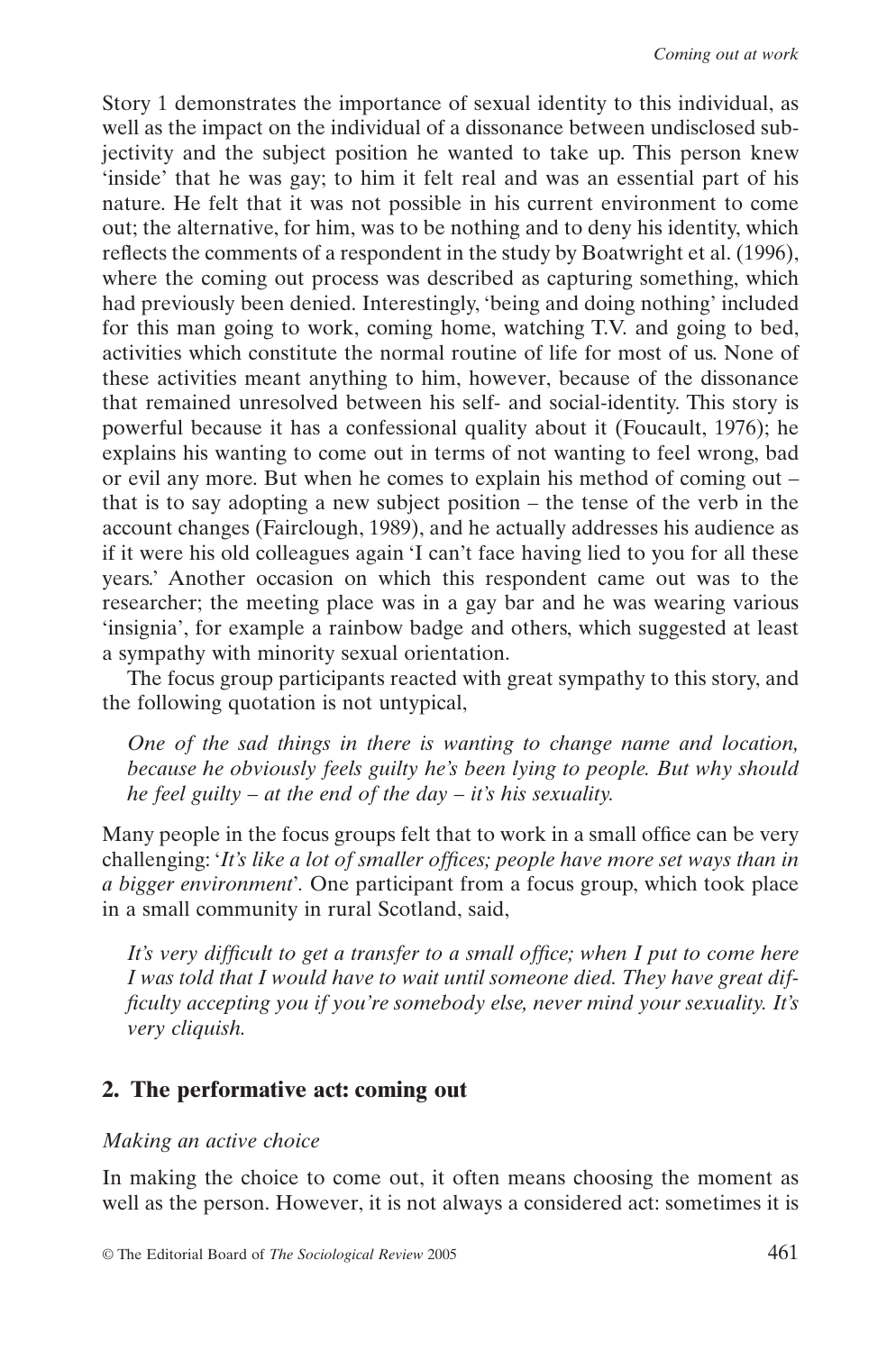an impulsive act in response to teasing, and sometimes it is in response to coworkers asking and wanting to know. In the next story, the coming out event was actually created by someone who wanted to ask, but could not. We also see the important influence of the working environment and working practices in the Fire Service:

**Story 2:** 'Straight people find it difficult to ask' (Fire Service)

While I was at training centre, I didn't want to tell anybody. I'd only known everyone about 10 weeks. I've got enough grief here just trying to get through. Also the male showers were a bit antiquated, just one big tiled wall, with shower heads coming out, so it was very open and exposed. And the changing room was just one big room with benches around. I didn't really need the added grief of people all walking out of the shower because I was in there. So I thought I'd just leave it and if anyone asks, I'd tell them. We then had two weeks training in breathing apparatus, we finished that and started on the final training. At lunchtime I walked into the lockers where all the other lads were sitting and someone started whistling the theme tune from Police Academy, the one they played when they were in a gay bar called the Blue Oyster Club. I walked in, I sat down and they stopped. I thought don't be paranoid, obviously there's a joke going on, you've walked in the middle of it, and you think it's all about you. That Friday, I was in the changing rooms, just cleaning my shoes, and this guy comes in and he's pacing up and down, and I could tell he wanted to say something and he couldn't. He kept trying to talk to me and he couldn't. It became blindingly obvious to me what he wanted to ask me, and it's a bit sad really, but I found it quite funny because he was finding it so difficult; hey, there are only a few perks you get when you come out. So eventually I turned round and said,

'What do you want to ask me?'

'I can't say' so I said,

'The answer's yes.' There was all relief and stuff. That night we all went down the pub. I don't know how it came up in conversation then, but this bloke says,

'Oh yeah everyone knows!' I went,

'What?' And as it turned out they'd all known for about 3 weeks. Due to the alcohol and the shock, I burst out crying. There were about 5 of them there and they took me to one side and there were hugs, 'it's not a problem' and all that. That was quite an eye-opener. And then nothing was said after that, it was just one of those things.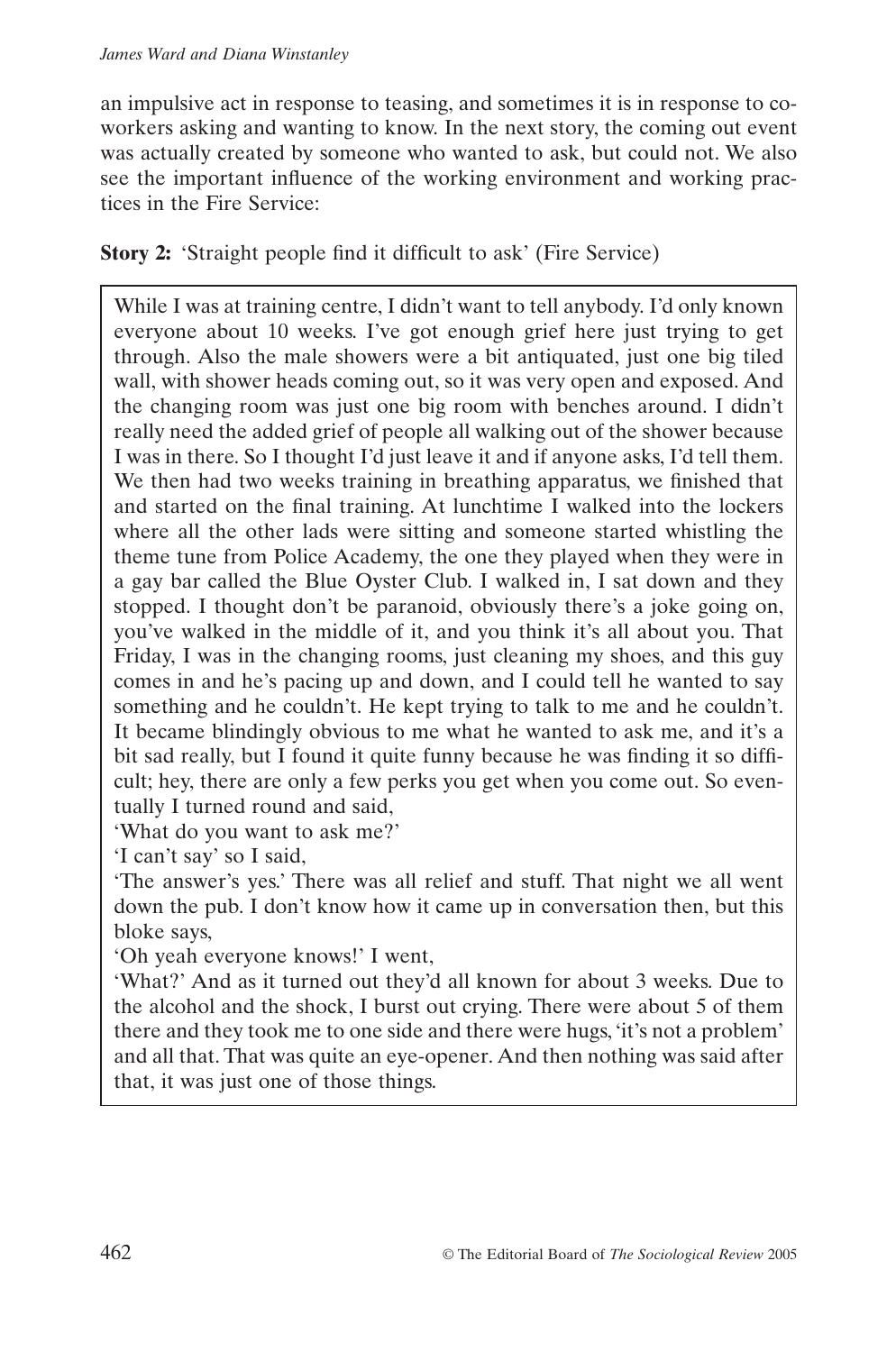In the model in Figure 2 we can see that social practice has an effect on identity, even though it is not strictly part of the coming out process. Indeed, in this story, we can see that the social practice of fire-fighters showering together has an impact on the individual and his readiness to come out at work. The story is also about embarrassment. As he says, he 'didn't really need the added grief of people all walking out of the shower because I was in there'. This story is very illustrative of the performative aspect of the act of coming out. The colleague wanted to ask and was pacing up and down. And then, by saying 'the answer's yes', this individual had performed the act of coming out. By saying the words, he had also performed the deed. This individual told this story of coming out at training school, but then he went on to recount about how he had sought a transfer:

*They moved the Fire Rescue Unit, which carried all the heavy lifting and cutting gear from Station 'A' up to Station 'B'. I'd put in to transfer to 'B' and do a course to drive the FRU. Nothing came of it and I was told that there weren't any vacancies. But then the person in charge of the FRU approached the training staff for some advice because he had a problem. And the problem is that there is a gay guy who wants to transfer to train up on the Rescue Unit, and the guys on the Watch aren't happy about it – so how does he handle it? I've spoken to my Governor, but I want to work it out myself. The best thing to do is to work it all out, because either I won't get there, or I will get there and I'll have to work with them.*

In response to both of these stories, the focus groups of fire-fighters insisted that they did not have a problem with sexual minorities, though there was a limit to this, as follows,

*95% of people in this job don't have a problem with anything . . . as long as it's not flaunted in front of them, literally flaunted in front of them; I'm on about the actual person. If you get a gay person that goes over the top and winds you up that way, that's when the problem starts. I could take you to quite a few people that you wouldn't know about their sexuality until they actually told you. They are the ones that people don't have a problem with. It's the people that feel they are being victimized and they go out and out to flaunt their sexuality.*

Indeed, it was not uncommon in focus groups of fire-fighters and police for participants to talk about the 'flaunting' of minority sexuality. In the following story, we see that there is a power switch from being victim to persecutor, and the story demonstrates very powerfully Foucault's concept, described earlier, of reverse discourse: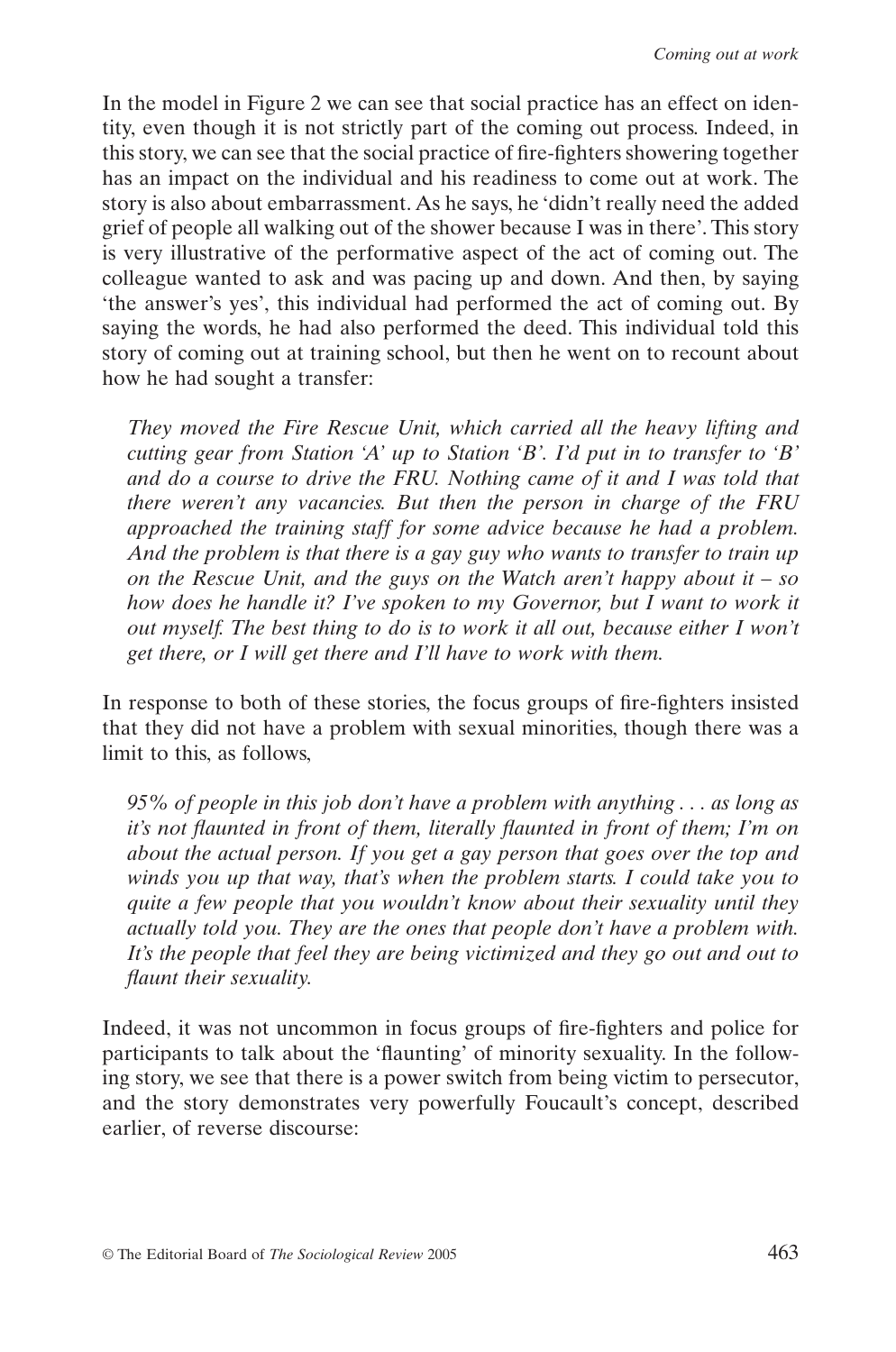### **Story 3:** 'Offensive remarks' (Police)

This story is interesting because minorities are not only created, but made stronger and empowered by hostile discourse; and in this case the act of resistance (Fairclough, 1989) is a clever wrong-footing of the persecutor. In this case the act of resistance is synonymous with the act of coming out. This again demonstrates Butler's (1997) point about the injurious effects of discourse becoming the painful resources through which people are able to perform the act of coming out.

There were a couple of incidents at the training centre in Cwmbran. One of them, I was walking with a classmate and a couple of other people and this person said he hated fucking queers. I think he said it for effect. So I said,

'Why's that then?'

I think he thought gay people mostly go cottaging, his own little perception. So I said,

'You don't hate me, do you?'

'Why'

'Because I'm gay – do you hate me?'

And the colour just drained from his face. Other people had heard about this and some of my roughty-toughty mates had a word in his ear, which wasn't necessary, but quite sweet really.

In the focus group, the consensus seemed to be that there are not many out gay people around in that particular police force, which means that people do not get the chance to find out what they are like. One participant, whose remark was not untypical, said,

*"Having said that we've got someone senior in the Force who's quite open and it's the first time I've had to confront it. When you get to know them you find out they're quite similar to you."*

### *Being outed*

There is often a moment of surprise, either for the audience, or for the individual themselves when agency is reduced still further, and the act of coming out is performed as a result of either accident or deliberate force. In the next story the 'force' is quite gentle, but still the person is put in a situation where he is forced to come out: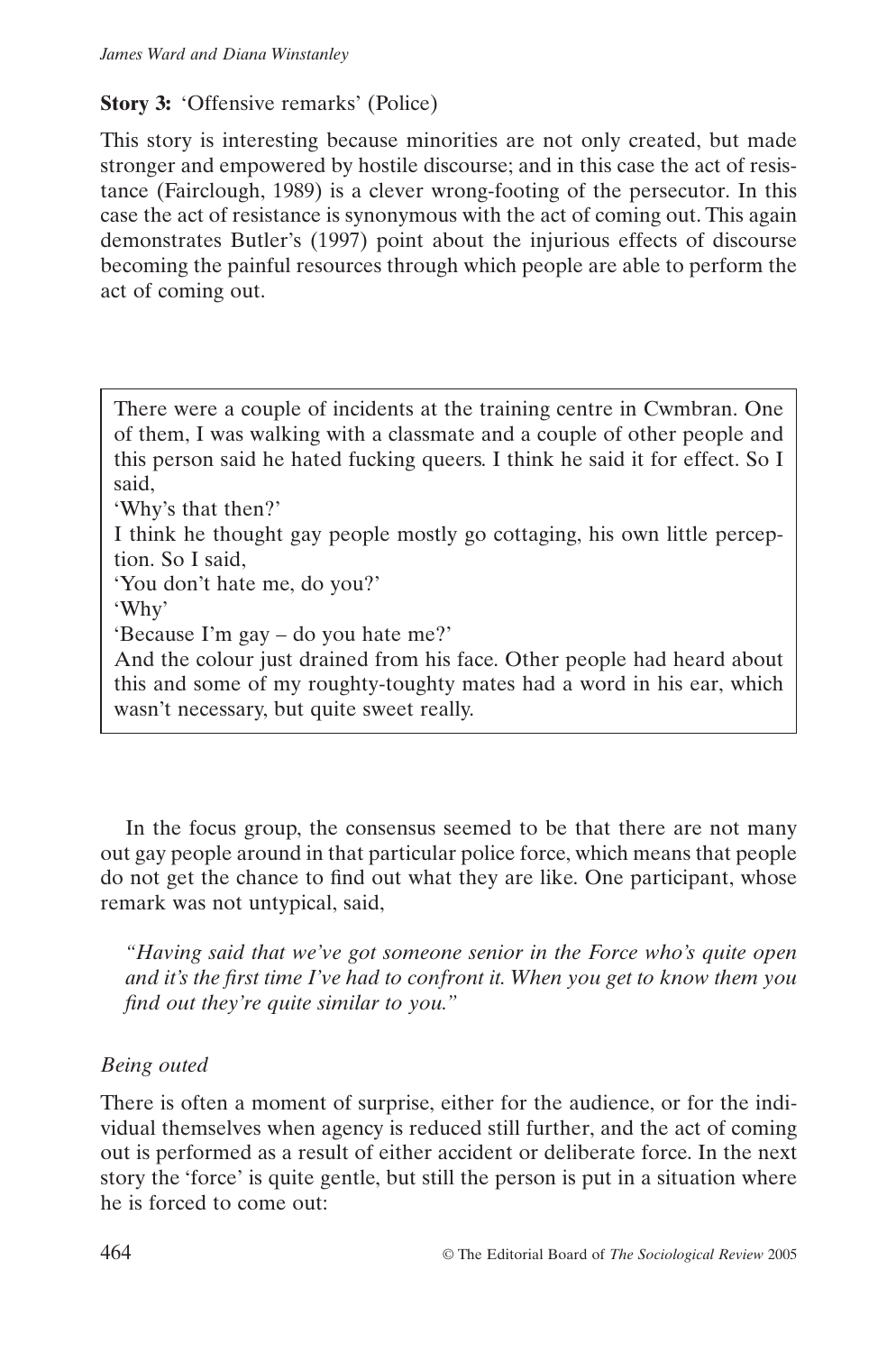#### **Story 4:** 'Coming out again and again' (Major Investment Bank)

I work in a very international atmosphere where I think it is fair to say that for some people it is less of a problem than for others. Some colleagues I detected a distinct cooling off. Others couldn't be warmer; we have a great joke about it. One night, we had a team dinner and a new colleague came along with her husband. There maybe 8 or 9 of us. I had come out by this point, but, as she was new, she obviously didn't know about me. And again, it's not something I'm going to tell someone about automatically. And I remember her question, well, she said,

'so, you know, I want to know about everyone's personal lives here, you know, want to work out so and so, well we know that John's married and you know Jake's engaged and erm you know Michael, well he's just split up with his girlfriend and then there's Rupert. Well we're not quite sure about Rupert . . .'

Of course, she meant it in the sense of, I'm not quite sure about Rupert because I don't know whether he's married or not. But immediately, two of my colleagues including my boss immediately got terribly defensive about this on my behalf and said, 'it's just being different, that's all it is', sort of leaping to my defence and in fact they were being overly sensitive about a comment that was just totally harmless.

This story is important, however, because it illustrates the reiterative and citational nature of the performative act. In other words, 'performativity must be understood not as a singular or deliberate 'act' but, rather, as the reiterative and citational practice by which discourse produces the effects that it names' (Butler, 1993: 2).

In the focus groups, this story caused a lot of laughter as people could see the funny side of the story. However, on a more serious note, it introduced a discussion about whether other people should disclose someone's sexuality, and the most frequent comment was that '*It's up to him if he wants to tell anyone*'*.*

In the next story in story 4 the protagonist of the story is persuaded to put his name on the email circulation list of the lesbian and gay network. He is warned that his name would be visible, but he never imagined that people would deliberately look to see whose names were on the list 'for a bit of fun'.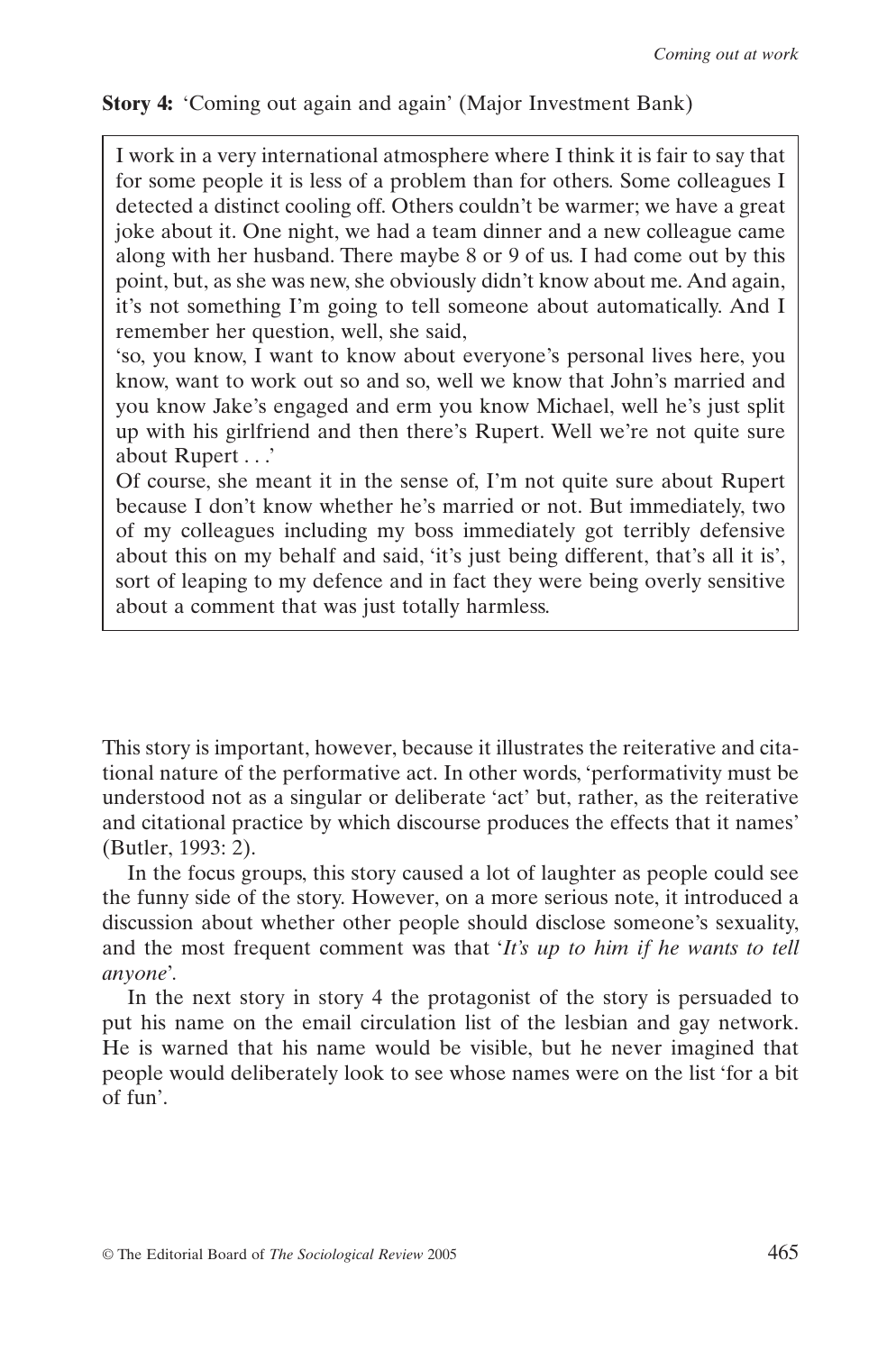#### **Story 5:** 'Email naming' (major Investment bank)

There was a colleague of mine, a graduate trainee, who joined InvestCo and wanted to join the lesbian and gay network. He was a little bit concerned about the e-mail mailing list that we had within our group, because technically, anyone could just look up the groups name and see who the members of that group are. And we advised him before he put his name on, well, yes, technically, anyone could see who the members of the network were, if they wanted to. We could have made it a secret group, but what message does it send out to everyone else, if the members of the group themselves aren't prepared to be out? And then this person said OK I'll go on the group mailing list. Soon afterwards, he came back to his workplace one afternoon, and realised that his colleagues, and his direct manager, thought that for a bit of fun they would look up to see who was in the gay group at InvestCo. He was standing behind them, and they were scrolling down the list of names, and then, all of a sudden, they stumbled on his name. There was an awkward silence and a long pause. Then the ribbing started and there was some dreadful language used to his face. He didn't know what to do – his direct manager was involved with the horseplay, the gestures and the joking around. He was new to the organization and didn't feel comfortable – ultimately he had to live with the group and didn't want to make a fuss. And so since then, he just let that die a quiet death.

Agency in this example clearly does not belong to the individual. This example illustrates the approach to discourse theory supported by the critical school, who would reject human agency as a determining influence, and decentre the human subject. Indeed, as Foucault states: 'discourse is not life; its time is not yours' (Foucault, 1991: 71). This story also illustrates what Butler describes as power understood as the divine power of naming (Butler, 1997: 32). Human speech rarely mimes the divine effect because there is usually some recourse to refute that power; in this case, however, the individual has no power to refute the accusation. The performative act of naming him as gay is supported by the evidence of the email list, in front of everyone's eyes.

The individual's direct manager abuses his position of power, though he is demeaned as a result through the retelling of the story. The word 'bullying' is not mentioned in this story, even though the story is told by a gay man, and therefore someone who potentially should be able to understand the dynamics of workplace bullying. The words he actually used were 'horseplay, gestures and joking-around'. The researcher requested a meeting with the individual, but he was unwilling, due to the difficulties he had had to date in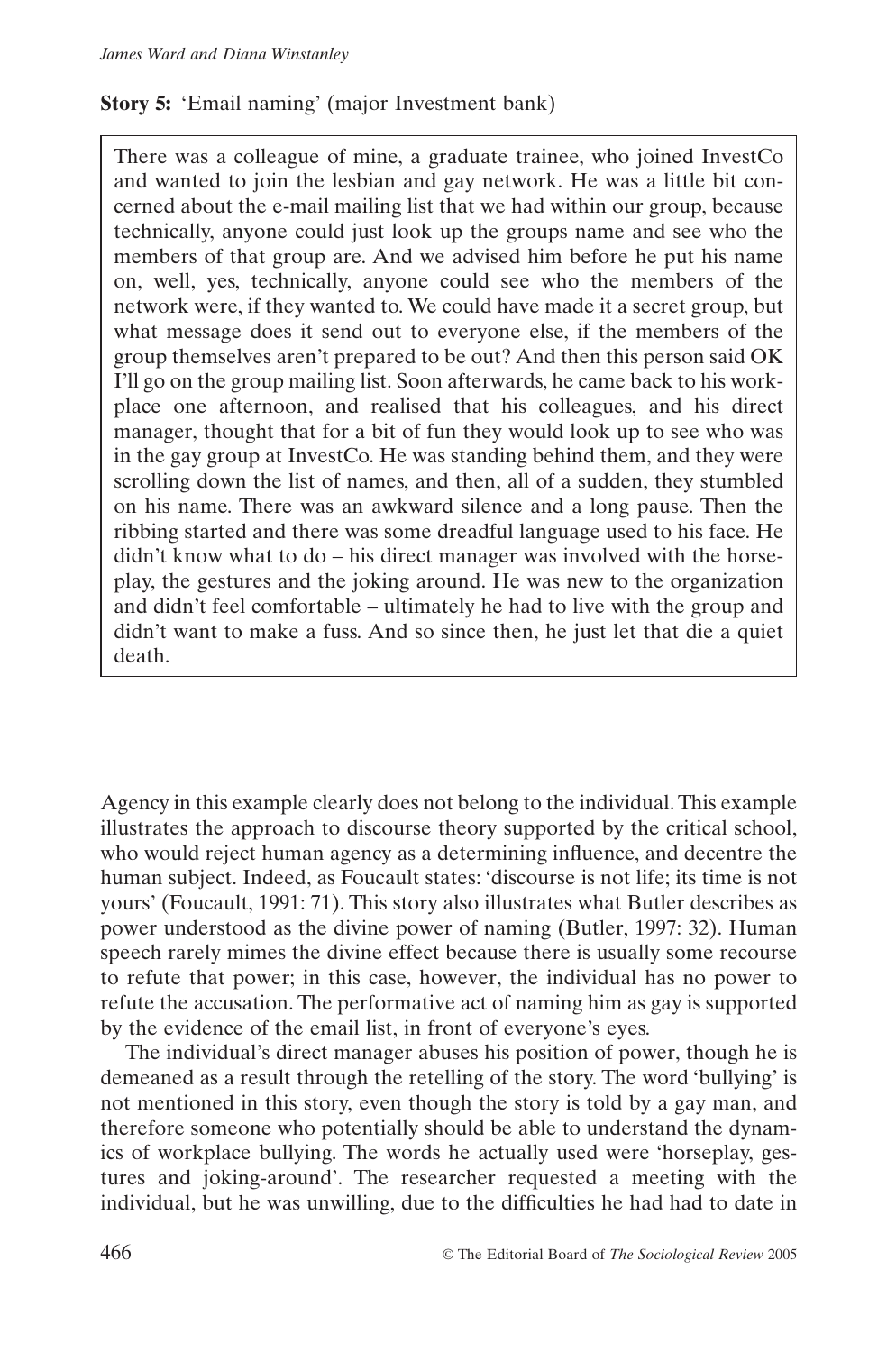the organization to put himself further at risk by taking part in this research project. His fear, therefore maintained his silence.

The following story supports Butler's view that coming out is in some sense 'conventional'. It becomes convention because it is often part of another reiterated act, which in the story is represented by the Team Meeting.

**Story 6:** 'Coming out – its official' (Police)

I didn't take part in the banter that goes on. It's a very macho culture, very bawdy, so you get these guys leering out of the windows of the van, making sexist comments, you know, real Neanderthal, early man type behaviour. Because I didn't take part, it just reinforced the rumour that I must be gay, not making comments about so-and-so's tits. Then things started happening; I had some damage to my locker, some minor damage, some people put some stickers on my locker, abusive stickers. And then you know those forms where you have to present you driver's documents and driver's licence? They're self carbonating and someone had written on it with a pen top or the back end of a pencil or a pen, so the top copy appeared clean. I stopped a motorist and wrote the top copy out, tore it off and there was 'dirty faggot' written underneath. That happened a few times. And I had things through the internal despatch, things about AIDS. It got to the point where I was trying to make a decision about whether or not to stay in the Police. I made a decision to speak to my Chief Inspector; the options were either a full investigation, which would be like a witch hunt, or to speak to the team and tell them the rumours were true. The following Thursday, about 3 in the morning, we had a team meeting. I was first on the agenda! And the subject was all the things that had happened to me. There were about forty people there – Inspector, four or five sergeants and about thirty PCs. Everyone had their heads hung quite low. They knew what was going on. It was nerve-wracking. It was absolutely horrendous, to have to justify yourself in front of 45 people. And you're an agenda item! You're sexual orientation is top of the agenda for a team meeting! It is quite bizarre. They were shocked to bits. A couple of people had refused to work with me, on the grounds that they were Catholics, and their religion prohibited it, but they hadn't come to me about it. They went to one of the sergeants and asked for their duties to be changed because they were due to be posted in a vehicle with me. What is even more bizarre is that I happen to be a Catholic as well! So I told the team and then I went up to the canteen to wait; it was horrible, like waiting for an exam or something. Then one by one people came up, the women first, to say it was OK.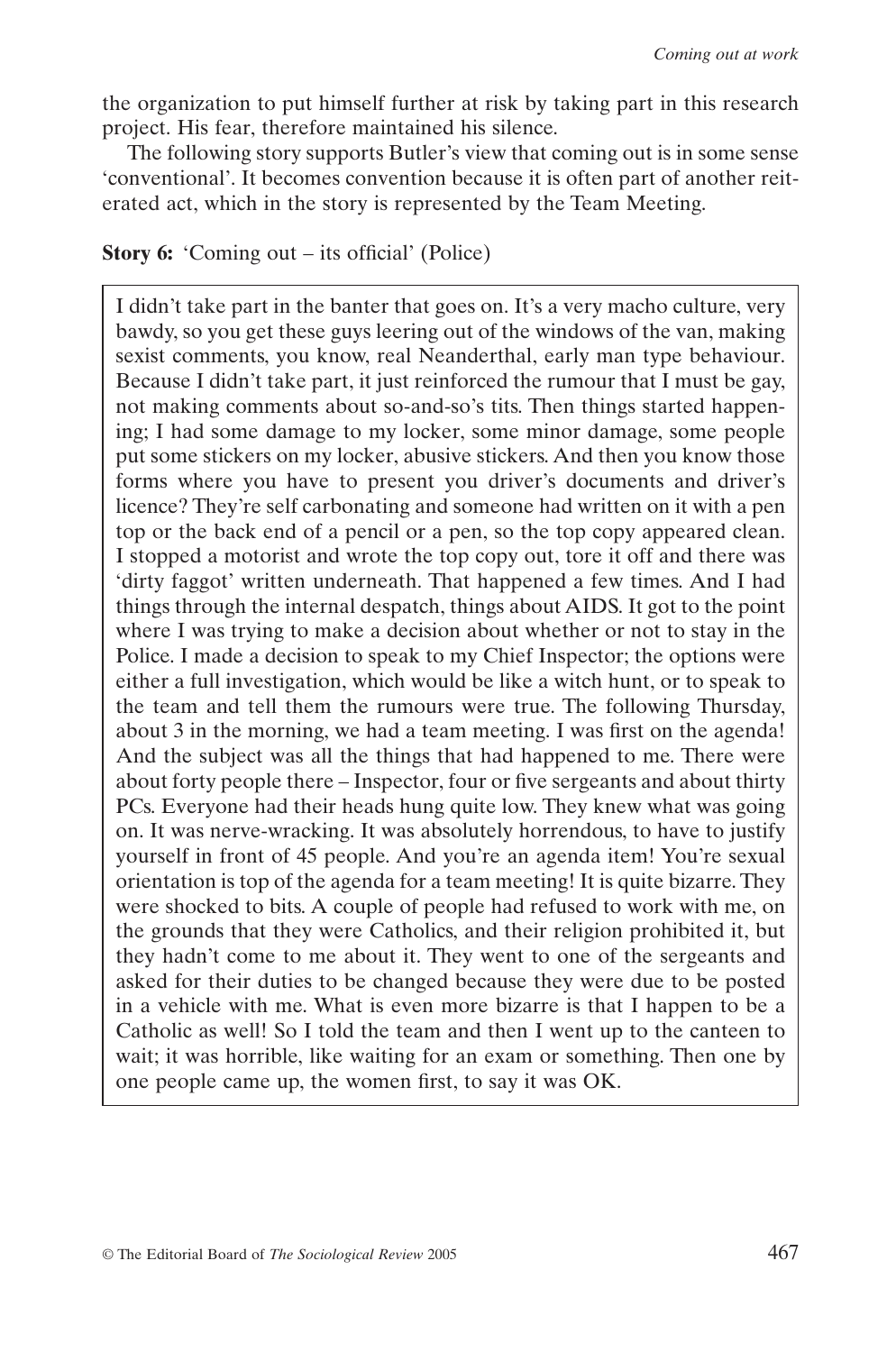The shift is addressed by the officer in charge, the sergeant, or in this case, the Chief Inspector. During the research project, this story was presented to a team of police officers at the beginning of a shift. The police offices themselves identified how ironic it was that whilst the story was about the idea of sexuality being an agenda item in a team briefing; here they were again sitting in a team briefing discussing sexuality. In the focus groups, the reaction to this story was generally one of disbelief. One focus group participant's suggestion was that the details of the story were a 'magnification' of the truth:

*It's a magnification of some aspects of reality; some of the sort of petty snipes that are coming at the individual. I can see that some of those sorts of things, it'd be naïve to say that those sorts of things didn't happen, but I think it's been . . . I'd like to think it's a magnification.*

Clearly the word they failed to articulate was 'exaggeration', but they chose the word magnification instead. This was not the view of all people, however. A good number of participants actually recognized that these sorts of things went on:

*I think to the contrary, rather than being magnified, I think if the full story were told, I think there'd be a lot more; I have been aware of similar incidents.*

One participant suggested that the way that sexual minorities are treated in the police has vastly improved in recent years, as it is now sniping rather than physical attack:

*The focus has changed in the last 20 years – as an ex-serviceman we used to deal with gays in a far more physical manner than we do today. It's more sniping today than physical attack and extermination. We used to be quite brutal.*

It is interesting that this individual has used the word extermination for the way in which sexual minorities were treated in the past. Indeed, one focus group participant suggested that it was grounds to be dismissed from the police force altogether. In the next story, a fire-fighter comes out to his shift almost by accident. This was traumatic for the individual at the time, although even he thought it was amusing in the retelling, and this story created much laughter in the focus groups.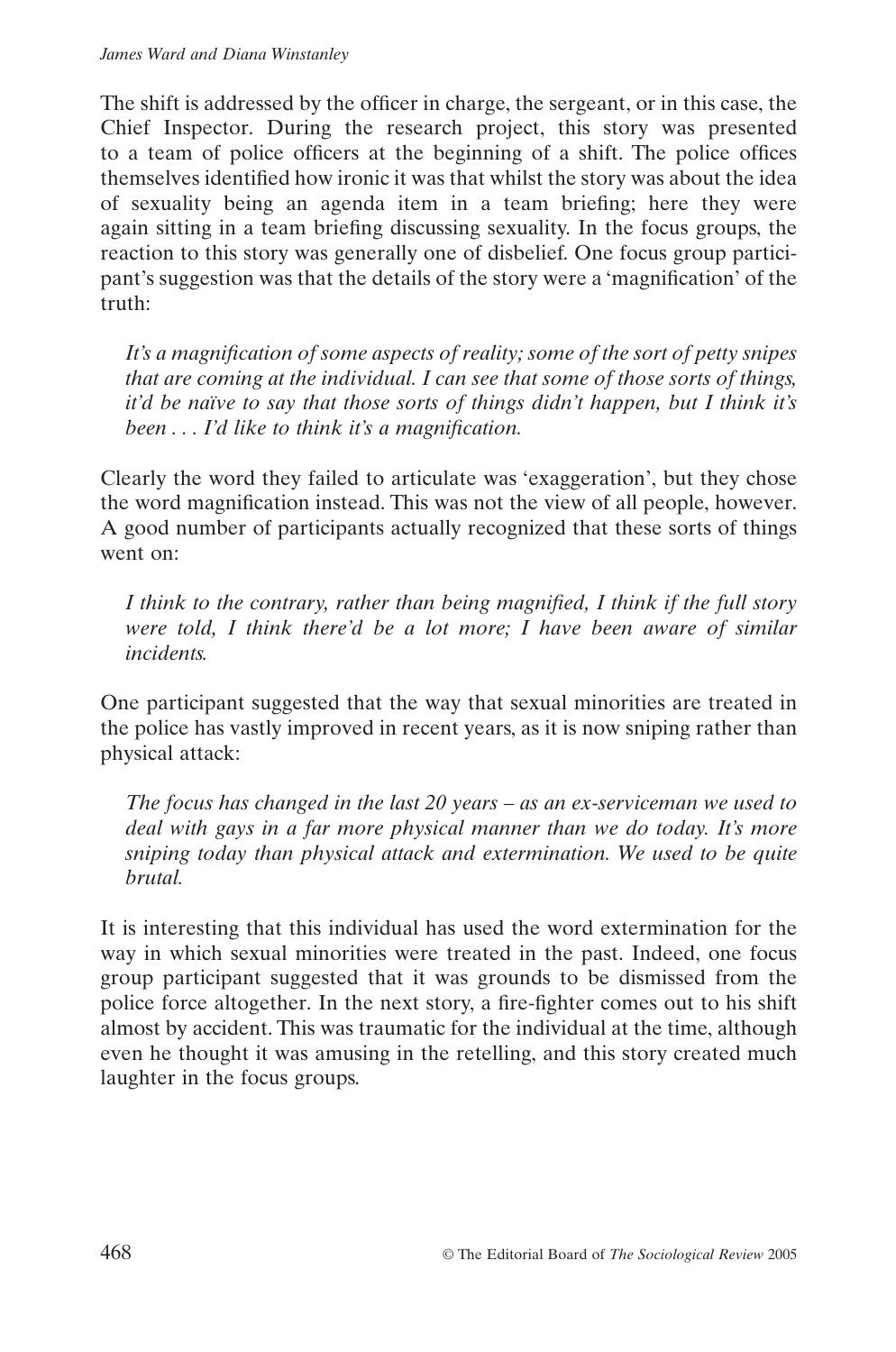#### **Story 7:** 'Mr Gay UK' (Fire Service)

I entered Mr Gay UK believe it or not. I hadn't entered it voluntarily; it was done through getting pushed onto a stage one night in a nightclub. So I got onto the stage a little bit drunk, and won the heat, it was straight into the final. And I didn't know, but they filmed it for the television. I was in Barbados for a couple of weeks and when I came back from holiday and I got a phone call to say 'do you know you've been on telly?' from a member of my family. I went to work. Nothing was said on the day shifts, and then the night shift, it started to creep out you know with people saying 'Did you see Passengers (the T. V. programme) the other night?' Until someone pulled me to one side and said 'Oh, by the way, we saw you on telly the other night – Mr Gay UK – I think you'd better start being open to people'.

So what does this story tell us about performativity? One of the famous examples of performativity is Austin's example of the marriage ceremony; Butler used this and developed the idea by using the example of drag (Butler, 1990; 1993: 230) as exemplary of the performativity of gender; even if drag is performative, not all performativity is drag (Butler, 1993: 230). The Mr Gay UK contest is subversive, both in terms of parodying heterosexual beauty contests, but also in providing an alternative example of performativity, beyond the marriage act, and the performance of the drag artist (Butler, 1993: 231). It puts the male body in the position of sexual scrutiny. As in Butler's example, the Mr Gay UK contest represents an embodying, in this case the repeated process of embodying sexuality. The contest and the fact that it was broadcast on television also underlines the theatricality of the performative act. Butler warns that the theatricality of performativity need not be conflated with selfdisplay or self-creation (Butler, 1993: 232), although this is clearly part of it, in this case. What this example does do, with the individual coming out seminaked, on television and in a gay beauty contest is to mime and render hyperbolic (Butler, 1993: 232) the discursive convention of the heterosexual fire-fighter that it also reverses.

Although this story caused a lot of hilarity, one of the participants in the focus group told the researcher of a similar incident where a fire-fighter from their service had gone on 'Blind Date' (a well-known television show where men and women who have not previously met are sent on a blind date) and was horrified to think that this may have brought the service into disrepute. They explained that having fun was a facet of working in the Fire Service, but that some people went too far.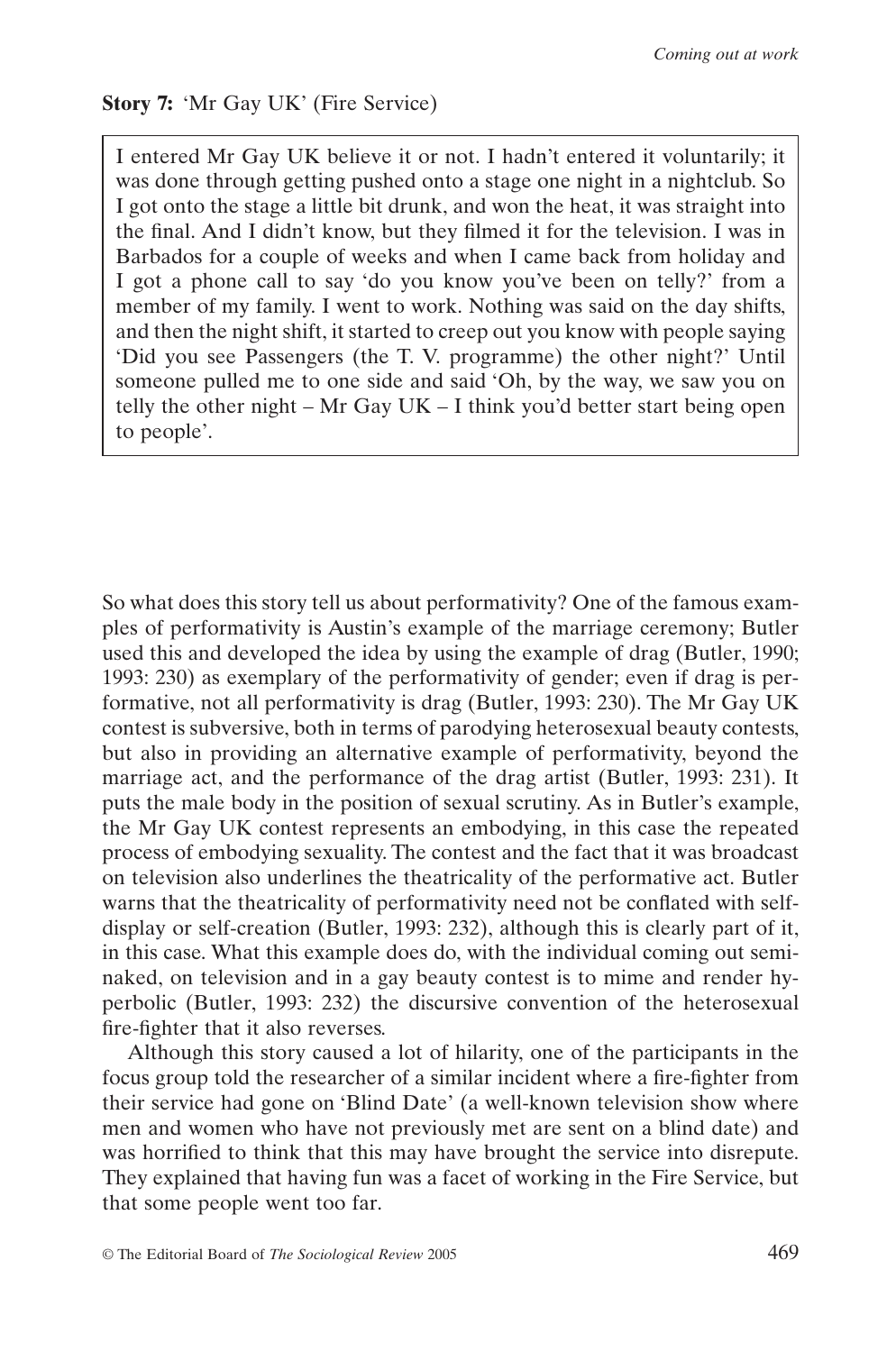## **3. The perlocutionary speech act: discourse about minority sexual identity**

Focus groups were carried out in each organization, and stories collected in one organization were used in focus groups in the same organization. Examples of discourse were therefore collected from all the organizations in the study, although in this section we have restricted the examples to the Fire Service. Many of the fire-fighters that took part in the focus groups were at pains to point out that sexuality and gay people in particular were 'not an issue'. But as Fairclough (1995) pointed out, power can control and put limits on alternative discourses, and so 'not being an issue' was not without its conditions. Having gay people around was acceptable, as long as they did not remind you that they were gay. As previously quoted in this paper, the Firefighters did not want it '*flaunted in front of them, literally flaunted in front of them.*' This respondent was suggesting that he accepted lesbian and gay colleagues as long as they kept their minority sexuality secret. They should not talk about their partners, friends and family, nor what they do at the weekend, if it were to imply their sexuality. This respondent also equates those people who are up front about their sexual orientation with those who claim to be victimised at work. Another respondent suggested that by coming out, sexual minorities were really just spoiling people's fun. For example,

*You wouldn't join in with all the gay jokes, the banter, and the next time you heard a gay joke, you'd actually feel offended, because you'd be thinking of your friend.*

In this way, the respondent is acknowledging the power of resistance within the act of coming out, but feels that this is unfair and it reduces his possibilities of joining in with the gay jokes. How fire-fighters and employees of the Fire Service would react if one of their colleagues came out as gay was discussed. There was the acknowledgement that there would be a reaction, as the following respondent describes:

*When you find out someone's gay, there's always that thing where you want to keep them at arms length, then you just realise that they are the same person that they were before, and I actually think that it's to do with fancying people,... you're just that little bit more aware, and then eventually you would behave just as you normally would.*

The above respondent suggests that he would initially keep the gay person at arms length because he would be afraid that they would fancy him. But he recognises that eventually things would get back to normal. However, another respondent was quite adamant that his relationship would change if a gay colleague were to come out.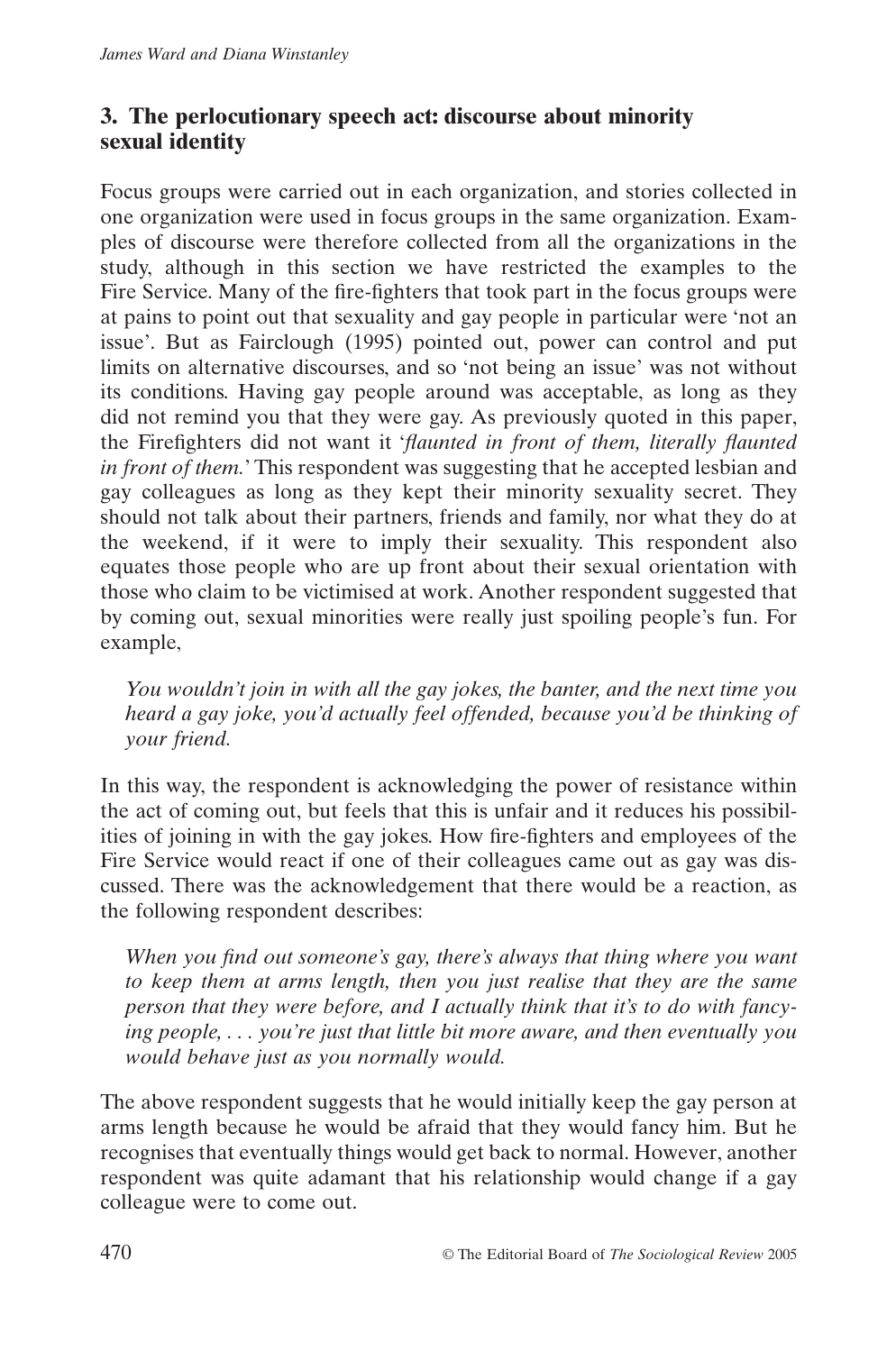Usually, 'respecting difference' is understood as meaning respecting minorities. However, we found that, in the Fire Service in particular, this can also mean respecting those who are prejudiced or homophobic. There was a widely held view amongst the fire-fighters in our focus groups that prejudice should be accommodated. That is not to say prejudice in the sense of discriminatory behaviour; their views were quite firm that this should be dealt with firmly. The kind of prejudice that fire-fighters believe should be accommodated is where a fire-fighter has a problem working with a gay person. An example of this view is as follows,

*The management have got a duty to keep everybody happy; if someone's got a problem with a gay person, they can go to their boss and say 'I'm not happy with this, can I transfer to another watch?' I think the manager has a duty to try and accommodate that person.*

One view went so far as to suggest that when people are appointed to work on a particular station, they should be made aware if there are any out gay people there, so that the new recruit can refuse if they do not find working with gay people acceptable.

*You have to make people coming in that there is a gay person on the station; If someone's overtly gay, you could be putting someone in who doesn't like gays but has been put in under false pretences.*

Above all, if someone holds homophobic views and refuses to work with lesbian and gay colleagues, they should not be made to feel embarrassed about holding these views,

*If he can't work with them because they're gay and it's upsetting him, he should ask for a transfer, but he shouldn't be made to feel embarrassed about it because that's his personal view.*

These views are contentious, and yet paradoxical. On the one hand, minorities are seen as needing protection from the majority's actions and reactions, and ultimately legislative solutions are seen as being a clear route to achieving this. However, even laws cannot counteract hostile feelings, only hostile acts (Sullivan, 1995: 158). These views are paradoxical because they express the liberal 'problem', which is that by giving freedom for some to express their minority sexual identity, others are given less freedom to express or even hold views hostile to that particular identity. Of course, part of the problem of seeing these opinions as innately wrong is that sexual minorities are then constantly cast in the role of victim, and puts the responsibility for change on the shoulders of others (Sullivan, 1995: 166). This raises the question of whether tolerance should indeed go both ways.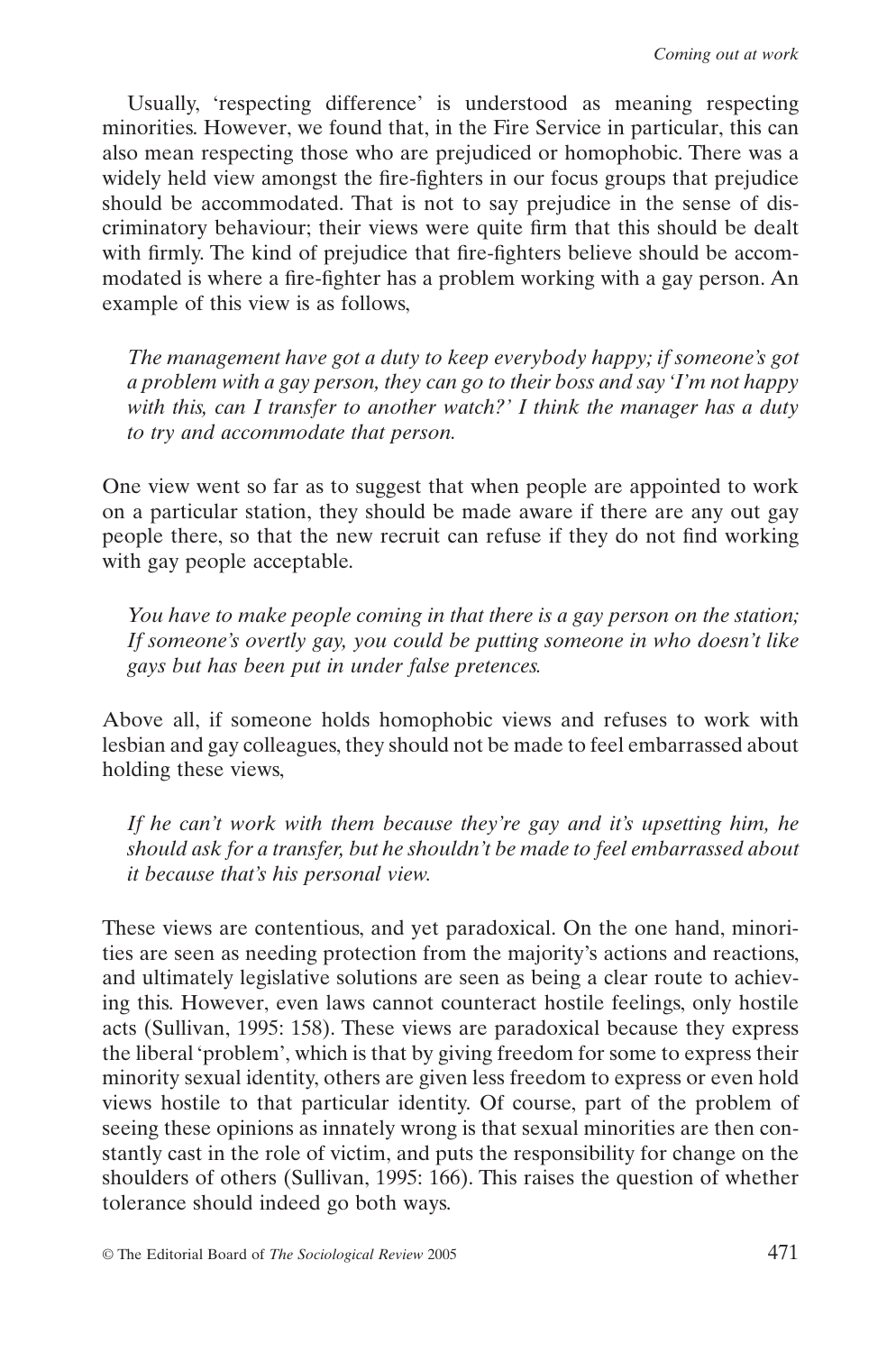### **Conclusion**

This paper has highlighted a discursive approach to considering the process of coming out, and has suggested that coming out is a reiterative process and also the concept of performativity can add to understanding of both the act and the process of coming out. Coming out is a process in terms of the different stages that lead up to coming out, it is a process in terms of the performative nature of the act itself, and it is a process in terms of the performative nature of living a minority sexual identity. Coming out is performative in the sense that it is reiterative which is consistent with Butler's view of performativity and this reiteration is exemplified in figure 1 and was borne out by our findings; the story of the manager in the investment bank who had to come out to a new colleague supports this (story 4).

Our model in Figure 2 suggests that coming out is performative because the individual, in saying that they are gay, is also doing what they say, that is to say coming out at the same time. It is therefore an illocutionary speech act. But we have seen in our findings that it is not just the stages and act of coming out that are important, but also the reactions and impact. It is therefore essential to remember the perlocutionary aspect, that is to say the discursive response of others to the act of coming out. This response could take the form of social practice, although we have covered this in our paper in less detail. Before coming out there is a dissonance between subjectivity, where the individual believes that they have a minority sexuality, and the available subject position of gay man or lesbian in the workplace which has not yet been adopted by the individual, thereby not revealed to others. We do not suggest that this reintegration is always a positive move, because the eventual impact on social identity is so dependent on the reaction from others. In other words, coming out may increase individual self-esteem, but the reality is that reactions and context have a major impact on the individual. Stories 2, 3 and 4, identified positive reactions leading to greater self confidence, but it is equally likely that other stories could find evidence for the reverse case as in stories 5 and 7.

This paper has taken previous discussions of coming out in the organizational literature (Boatwright et al., 1996; Day and Schoenrade, 1997, 2000; Ragins and Cornwell, 2001), and in particular has highlighted where the literature has covered levels of coming out, for example passing, covering, being out and affirming identity (Croteau, 1996), and suggested that our understanding can be enhanced by building on the existing literature by considering the reiterative nature of performing a minority sexual identity. In addition, we believe that considering reactions in both talk and action can help our understanding of the impact on minority sexual identity in terms of social identity and we believe that further work, in terms of our own research at least, should look in more detail at the impact of context or work organizations on both the performative act, but also the reiterative performance of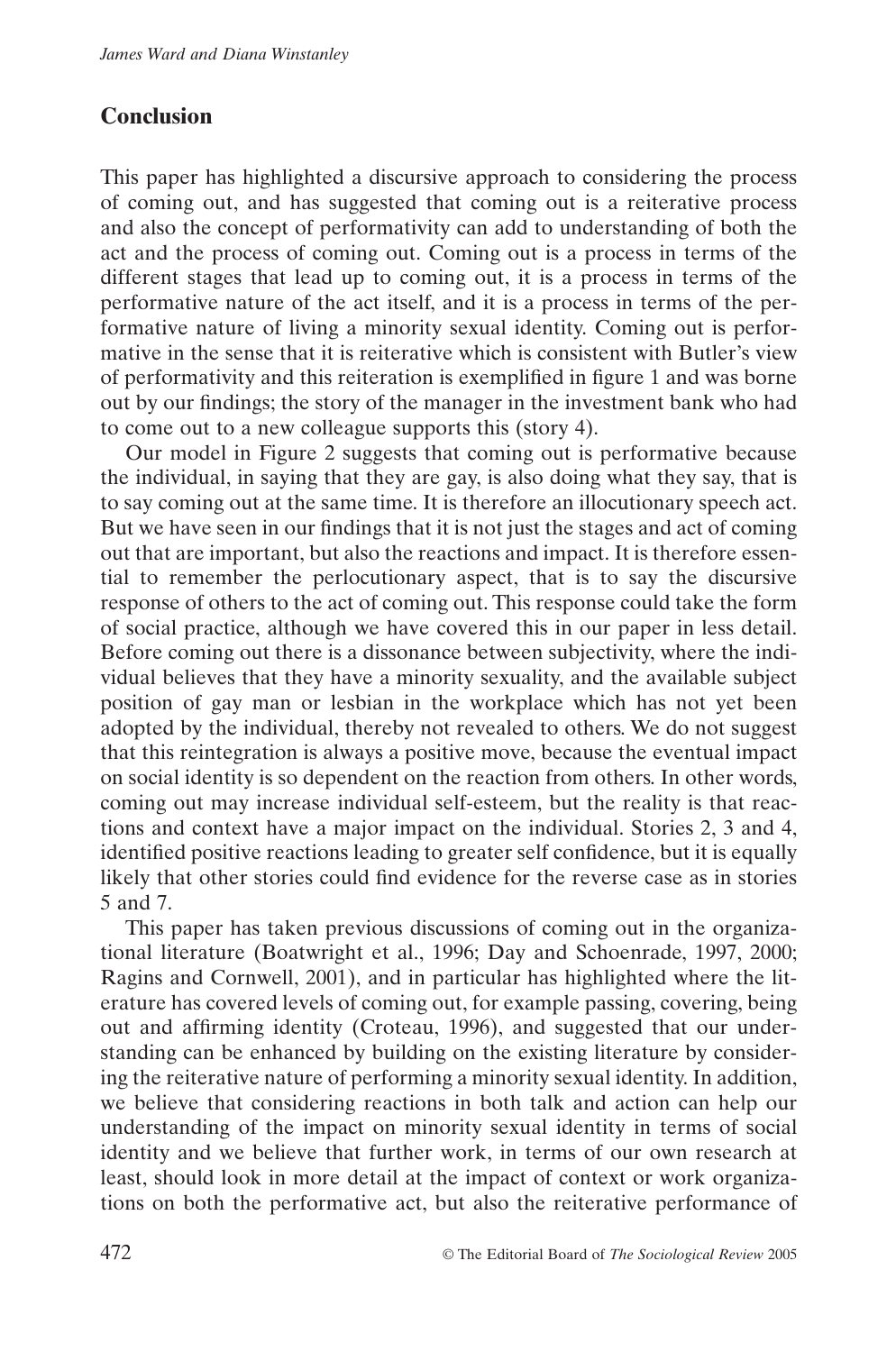minority sexual identity. Although concentrating here on the discursive in terms of talk and social practice, we do not suggest that context is not relevant, in fact this surfaced as very important. For example, there is more interpersonal contact in the Police and the Fire Service than the other organizations we looked at, and it is perhaps harder for people in those organizations to carry on a masquerade of identity. The close personal relations in these organizations also means that the costs are higher for coming out because of the dangers of potential negative reactions. In government departments and banks, there is less interpersonal interaction which means that it is easier to be in the closet, but also a reduced risk associated with coming out. We suggest therefore, that in terms of the drama of performativity, it is important not just to focus on the actors, and what they say and do, but also to describe the stage and set, and we believe that further work, in terms of our own research at least, should look at developing this area. For example, are reactions different to coming out in these different work contexts? We also acknowledge that, ironically the stories themselves focus on one particular act of coming out; the stories have therefore captured accounts of coming-out as 'one event'. It would be useful for future research to capture different occasions when the same respondents have engaged in the continuous work of coming-out, to see how the experience changes for them and for others.

*Imperial Business School* Received 15 February 2004 Finally accepted 13 May 2005

### **References**

- Badgett, M.V.L. and King, M.C., (1997), Lesbian and gay occupational strategies, in Gluckman, A. and Reed, B. (eds), *Homo Economics: Capitalism, Community and Lesbian and Gay Life*, New York: Routledge.
- Beer, C., Jeffrey, R. and Munyard, T., (1983), *Gay Workers: Trade Unions and the Law*, London: NCCL.
- Boatwright, K.J., Gilbert, S., Forrest, L. and Ketzenberger, K., (1996), Impact of identity development upon career trajectory: listening to the voices of lesbian women, *Journal of Vocational Behavior*, 48: 210–228.
- Bowen, F. and Blackmon, K., (2003), Spirals of silence: the dynamic effects of diversity on organizational voice. *Journal of Management Studies*, 40 (6): 1393–1417.
- Burke, M.E., (1993), *Coming Out of the Blue: British Police Officers Talk About Their Lives in 'The Job' as lesbians, gays and bisexuals*. London: Cassell.
- Burke, M.E., (1994). Homosexuality as deviance: the case of the gay police officer. *British Journal of Criminology*, 34: 192–203.
- Burrell, G. and Hearn, J., (1989), The sexuality of organization, in Hearn, J., Sheppard, D.L., Tancred-Sheriff, P. and Burrell, G. (eds), *The Sexuality of Organization*: Sage.

Butler, J., (1990), *Gender Trouble: Feminism and the Subversion of Identity*, London: Routledge.

Butler, J., (1993), *Bodies that Matter: On the Discursive Limits of Sex*. London: Routledge.

- Butler, J., (1997), *Excitable Speech: A Politics of the Performative*, London: Routledge.
- Campaign for Homosexual Equality, (1981), *What About the Gay Workers?* London.

© The Editorial Board of *The Sociological Review* 2005 473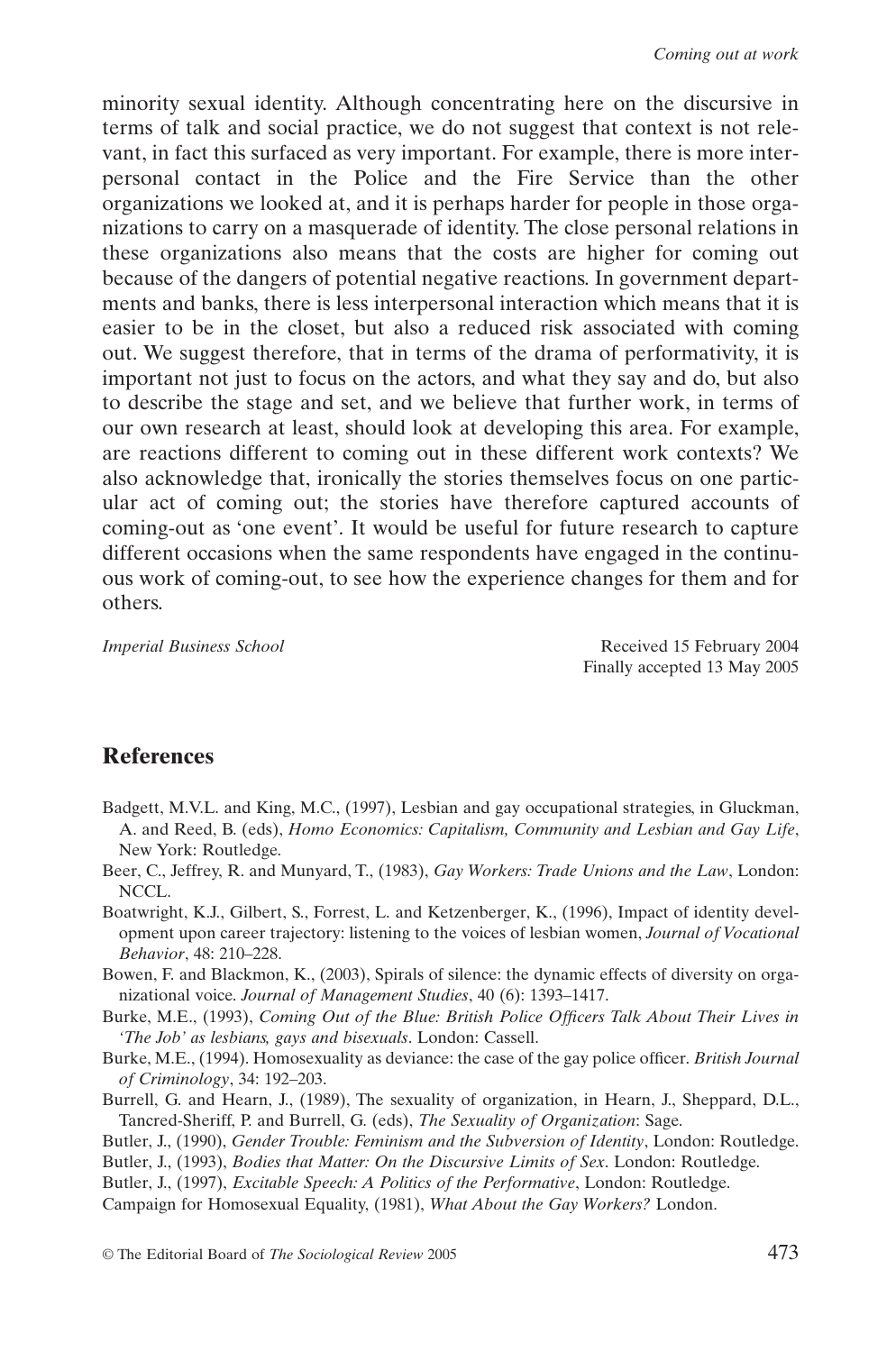- Clair, J.A., Beatty, J. and MacLean, T., (2002), Out of sight but not out of mind: how people manage invisible social identities in the workplace, *Academy of Management, August*.
- Cornelius, N., (2001), *Human Resource Management* (2nd edition), London: Thomson Learning. Croteau, J.M., (1996), Research on the work experiences of lesbian, gay and bisexual people; an
- integrative review of methodology and findings, *Journal of Vocational Behavior*, 48: 195–209. Day, N.E. and Schoenrade, P., (1997), Staying in the closet versus coming out: relationships
- between communication about sexual orientation and work attitudes, *Personnel Psychology*, 50 (1): 147–167.
- Day, N.E. and Schoenrade, P., (2000), The relationship among reported disclosure of sexual orientation, anti-discrimination policies, top management support and work attitudes of gay and lesbian employees, *Personnel Review*, 29 (3): 346–363.
- Derrida, J., (1976), *Of Grammatology* (G.C. Spivak, translator), Baltimore, USA: The John Hopkins University Press.
- Derrida, J., (1978), *Writing and difference* (A. Bass, translator), London: Routledge.
- Driscoll, J.M., Kelley, F.A. and Fassinger, R., (1996), Lesbian identity and disclosure in the workplace: relation to occupational stress and satisfaction, *Journal of Vocational Behavior*, 48: 229–242.
- du Gay, P., (1996), *Consumption and Identity at Work,* London: Sage.
- Fairclough, N., (1989), *Language and Power*, Harlow: Longman.
- Foucault, M., (1976), *Histoire de la sexualité; la volonté de savoir*, Paris, France: Editions Gallimard.
- Foucault, M., (1991), Politics and the study of discourse, in Burchell, G., Gordon, C. and Miller, P. (eds), *The Foucault Effect: Studies in Governmentality*, Chicago: University of Chicago Press.
- Gabriel, Y., (2000), *Storytelling in Organizations. Facts, Fictions and Fantasies*, Oxford: Oxford University Press.
- Gabriel, Y., Fineman, S. and Sims, D., (2000), *Organizing and Organizations* (2nd edition), London: Sage.
- Gamson, J., (2000), Sexualities, queer theory and qualitative research, in Denzin, N.K. and Lincoln, Y. (eds), *Handbook of Qualitative Research* (Vol. 2nd, pp. 347–365), Thousand Oaks, CA: Sage.
- GLC., (1985), *Danger!... Heterosexism at Work*, London: Greater London Council.
- Goffman, E., (1963), *Stigma: Notes on the Management of Spoiled Identity*, New York: Prentice Hall.
- Goffman, E., (1969), *The Presentation of Self in Everyday Life*, London: Penguin Press.
- Grant, D., Keenoy, T. and Oswick, C., (1998), *Discourse and Organization*, London: Sage.
- Greenberg, D.F. and Bystryn, M.H., (1996), Capitalism, bureaucracy, homosexuality, in Seidman, S. (ed.), *Queer Theory/Sociology* (pp. 83–110), Cambridge, MA: USA: Blackwell.
- Hall, M., (1989), Private experiences in the public domain: lesbians in organizations, in Hearn, J., Sheppard, D.L., Tancred-Sheriff, P. and Burrell, G. (eds), *The Sexuality of Organization* (pp. 125–138), London: Sage.
- Halperin, D.M., (1995), *Saint Foucault: Towards a Gay Hagiography*, New York, New York, USA: Oxford University Press.
- Hancock, P. and Tyler, M., (2001), *Work, Postmodernism and Organization*, London: Sage.
- Hood-Williams, J. and Harrison, W.C., (1998), Trouble with gender, *The Sociological Review*, 46 (1): 73–94.
- Humphrey, J.C., (1999), Organizing sexualities, organized inequalities: lesbians and gay men in public service occupations, *Gender, Work and Organization*, 6 (3): 134–151.
- Jenkins, R., (1996), *Social Identity*, London: Routledge.
- Klawitter, M.M., (1998), Why aren't economists doing research on sexual orientation? *Feminist Economics*, 4 (2): 55–59.
- Kossek, E.E. and Lobel, S.A., (1996), *Managing Diversity; Human Resource Strategies for Transforming the Workplace*, Cambridge, USA: Blackwell.
- Lucas, J.H. and Kaplan, M.G., (1994), Unlocking the corporate closet, *Training and Development USA*, 48 (1): 34–38.